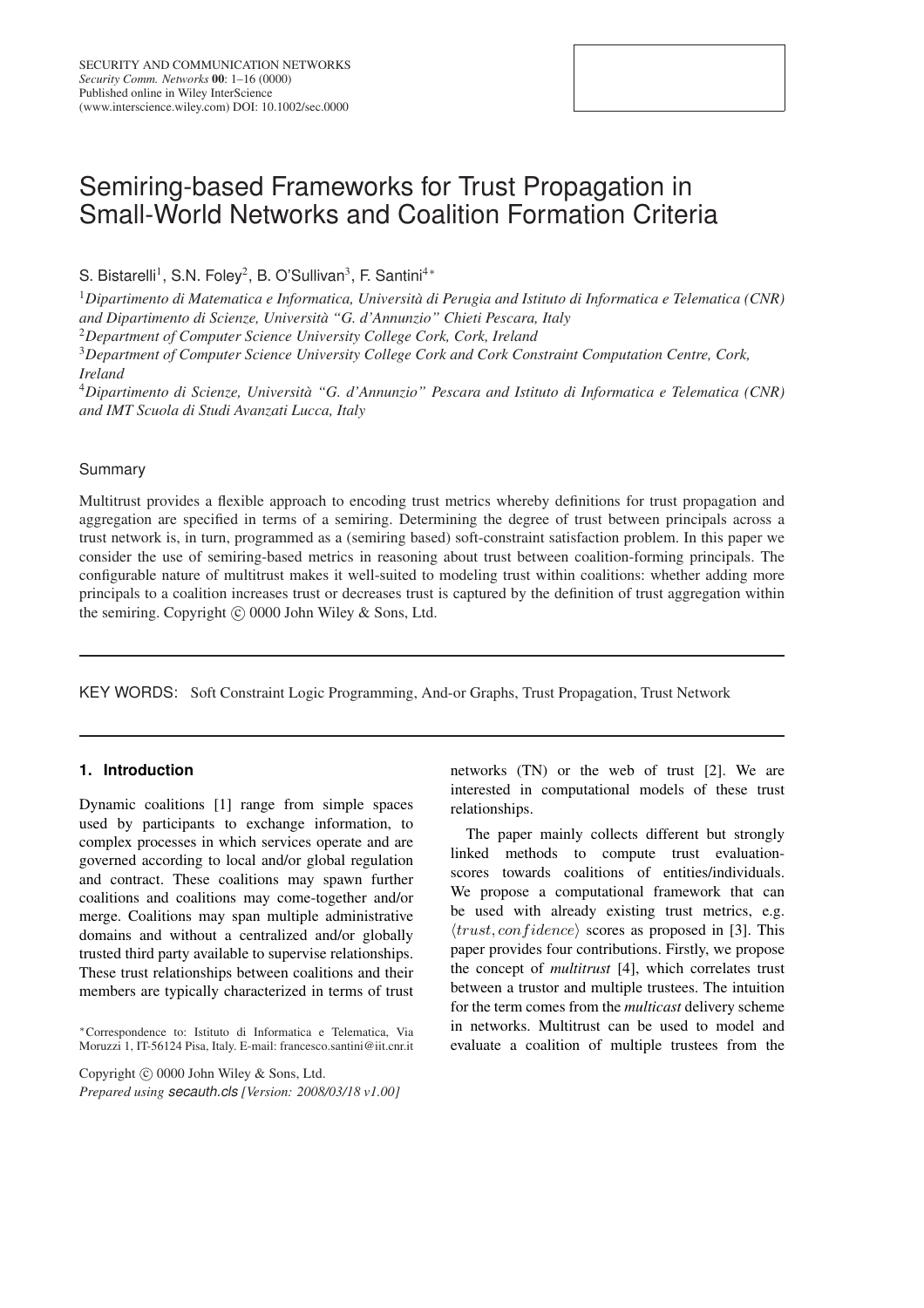subjective point of view of the trustor. For example, when downloading a file from multiple sources in a peer-to-peer network, multitrust provides a indicator of trust for the entire download process.

The second contribution of the paper is a model of trust propagation in TNs. We represent TNs using weighted *and-or* graphs [5] (i.e., hypergraphs), mapping individuals to nodes and their relationships to directed connectors. The *and* connectors (i.e., hyperarcs) represent the event of simultaneously trusting a group of individuals. The degree of trust between individuals is modeled in terms of the costs of the connectors. In this paper, the costs of the connectors symbolize how trustworthy the source estimates the destination nodes, that is a *trust value*, and how accurate is this trust opinion, i.e. a *confidence value*.

*Soft Constraint Logic Programming* (SCLP) [6, 7] provides a convenient declarative programming environment in which to solve the trust propagation problem for multitrust. In SCLP programs, classical logic programming is used in conjunction with *soft constraints* [8, 6]. In particular, we show how to translate the *and-or* graph obtained in the first step into a SCLP program, and how the semantics of such a program computes the best trust propagation tree in the corresponding weighted *and-or* graph. SCLP is based on the general structure of a *c-semiring* [6] (or simply, semiring) with two operations  $\times$  and +. The  $\times$ is used to combine the preferences, while the partial order resulting from the  $+$  operator (see Section 2) is used to compare them.

We take advantage of the semiring structure in order to model and compose different trust metrics. SCLP is parametric with respect to the chosen semiring: the same program deals with different metrics by only choosing the proper semiring structure. A similar model has been proposed for routing [9]. *CIAO Prolog* [10] has been used to implement the SCLPbased trust model described in this paper.

As already stated in literature [11, 12, 13], trust networks exhibit small-world characteristics and the third contribution of this paper is an evaluation of a proposed coalition model as a random smallworld network generated using the *Java Universal Network/Graph Framework* (JUNG) [14]. The smallworld phenomenon describes the tendency for each entity in a large system to be separated from any other entity by only a few hops. Moreover, these networks show a high clustering coefficient, which quantifies how close a vertex and its neighbors are from being a complete graph. The small average distance in smallworld networks [15] allows to cut the solution search after a small threshold, thus improving the search even in wide networks. The path usually consists in few hops of the network.

The fourth and last result provided in the paper uses soft constraints [8, 6] to partition entities into coalitions according to different trust criteria. A coalition can be defined as a temporary alliance among agents, during which they cooperate in joint action for a common task [16]; we use trust scores in order to evaluate the relationships among these entities. Thus, in this case we are no longer finding a path, but sets of elements: trust is no longer computed according to the point of view of a single entity, i.e. the source node of the path, but it is a global score. The obtained set of coalitions is the most trustworthy with respect to the trust metrics used (represented in terms of semirings) [17, 18, 19]. In addition to this optimization, we introduce a condition of stability between an entity and a coalition, which can be used as a more "local" need of an entity and can be adopted to represent further complex interactions.

Self-interested, autonomous software agents on the Internet may negotiate rationally to gain and share benefits in stable (temporary) coalitions [1]. We chose to not consider a coalition of elements as predefined entity, but we decided to work on a graph of elements and to (possibly) aggregate them in order to create coalitions and to find trustworthy groups of individuals that can accomplish a given complex task. The reason is that we consider flexible environments, where new users can register or cancel themselves in a dynamic way [1] (e.g. forums and social networks [20]): therefore, nodes can appear and disappear and thus we do not want to treat them as a fixed "consortium". In general, we consider trust networks as dynamic information, and to find a new solution for the modified graph we only need to update the model and compute again the solution with our semiring-based frameworks (presented in the paper).

Due to its nature dynamic coalition formation methods promise to be particularly well suited for applications of ubiquitous and mobile computing, including mobile commerce (i.e. *M-commerce*). Mcommerce as it may be supported by personalized, rational information agents residing, for example, on WAP-enabled access devices such as pagers, organizers, (sub)notebooks, or UMTS cell phones, currently still remains to be an appealing vision for the common Internet user [1].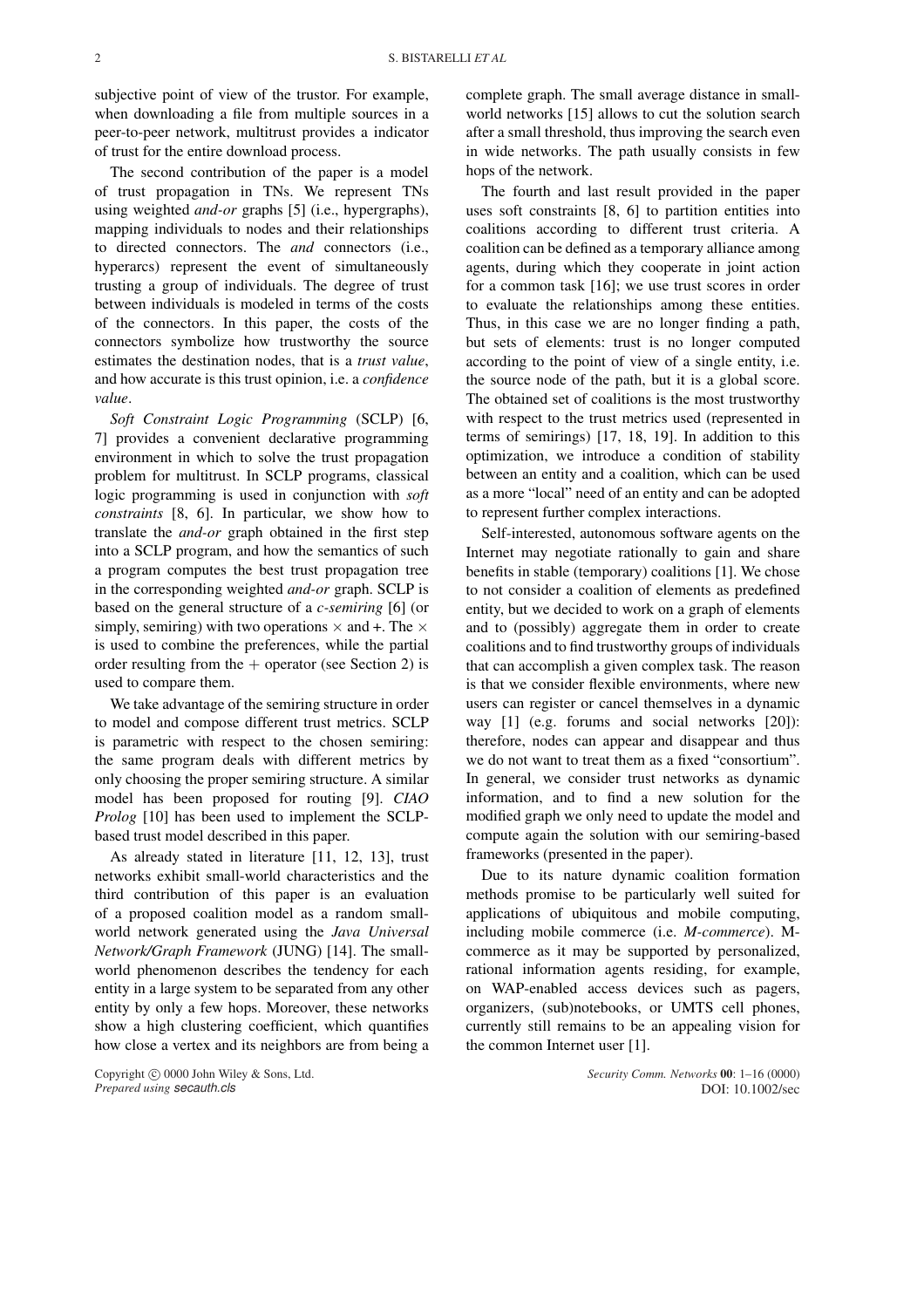This paper presents formal and sound results that extend the preliminary ones in [17, 18, 21]: here we collect and link together information on how coalitions can be represented with soft constraints and we provide an uniform view of multitrust towards and inside them. The paper is is organized as follows. In Section 2 we present some background information on trust metrics, the small-world phenomenon in social networks and the SCLP and soft constraints frameworks. Section 3 describes the related work and, Section 4 introduces multitrust and its interpretation in coalitions. Section 5 shows how to represent a TN with an *and-or* graph, while in Section 6 we describe how to translate *and-or* graphs to SCLP programs and demonstrate that the program computes the best trust propagation for the corresponding *and-or* graph. In Section 7 we evaluate the performance of multitrust over a trust network with small-world properties, since social networks are proved to show this feature [11, 12, 13]. Section 8 considers coalition forming when constrained not just by the trust-metrics but also by other rules that govern coalition membership. Finally, Section 9 draws the final conclusions and outlines intentions on future works.

#### **2. Background**

Trust Metrics and Small World Networks. A range of definitions for trust and reputation exist in the literature [20]. In this paper, we adopt the following definitions. Trust describes one node's belief in another node's capabilities with respect to honesty and reliability based on its own direct experiences. Reputation is based on recommendations received also from other nodes. While closely related, a primary difference between trust and reputation is that trust is a score that reflects the relying party's subjective view of an entity's trustworthiness, whereas reputation systems produce the entity's (public) reputation score as seen by the whole community.

Trust and reputation ranking metrics have been used for public key certification, rating and reputation schemes for online communities, peer-to-peer networks, semantic web and mobile computing [20, 22, 2]. These different applications use their own distinct trust metrics. Trust metrics are used to infer trust scores of users by exploiting transitive relationships: if two nodes, for instance node  $n_1$  and node  $n_4$  in Figure 1, are not directly connected then any indirect transitive connection in the TN, for instance,  $n_1 \rightarrow$  $n_2 \rightarrow n_4$ , can be used to generate an inferred trust rating. A TN represents all the direct trust relationship



Fig. 1. A classical trust network.

in a community. An example of a classical TN is provided in Figure 1, where we can see that trust is usually interpreted as a 1-to-1 relationship between two individuals: the edges are directed from the trustor to the trustee.

If node  $n_1$  trusts node  $n_2$ , and node  $n_2$  trusts node  $n_3$ , then  $n_1$  can use the path to compose the inferred rating for  $n_3$ , assuming that trust is transitive in this case. This process is called *trust propagation* by concatenation, and it is a desirable requirement since in most settings a user has a direct opinion only about a very small portion of nodes in the TN. Therefore, trust needs to be granted also by basing on thirdparty recommendations: if  $n_1$  trusts  $n_2$ , she/he can use the recommendation about  $n_3$  provided by  $n_2$  [20]. How to compose this information depends on the trust metrics of the links, i.e. it specifically depends on the problem [20] (e.g. by multiplying together the trust scores of the links  $n_1-n_2$  and  $n_2-n_3$ ).

A trust network, where nodes represent individuals and edges represent their relationships, exhibits the small-world phenomenon if any two individuals in the network are likely to be connected through a short sequence of intermediate acquaintances. In [15] the authors observe that such graphs have a high clustering coefficient (like regular graphs) and short paths between the nodes (like random graphs). According to this definition, small-world networks have sub-networks that are characterized by the presence of connections between almost any two nodes within them. Many empirical graphs are suitably modeled by small-world networks, for example, social networks, the connectivity of the Internet, and gene networks all exhibit small-world network characteristics. Moreover, the advantages to small-world networking for social movement groups are their resistance to change due to the filtering apparatus of using highly connected nodes, and its

Copyright  $@$  0000 John Wiley & Sons, Ltd. *Prepared using secauth.cls*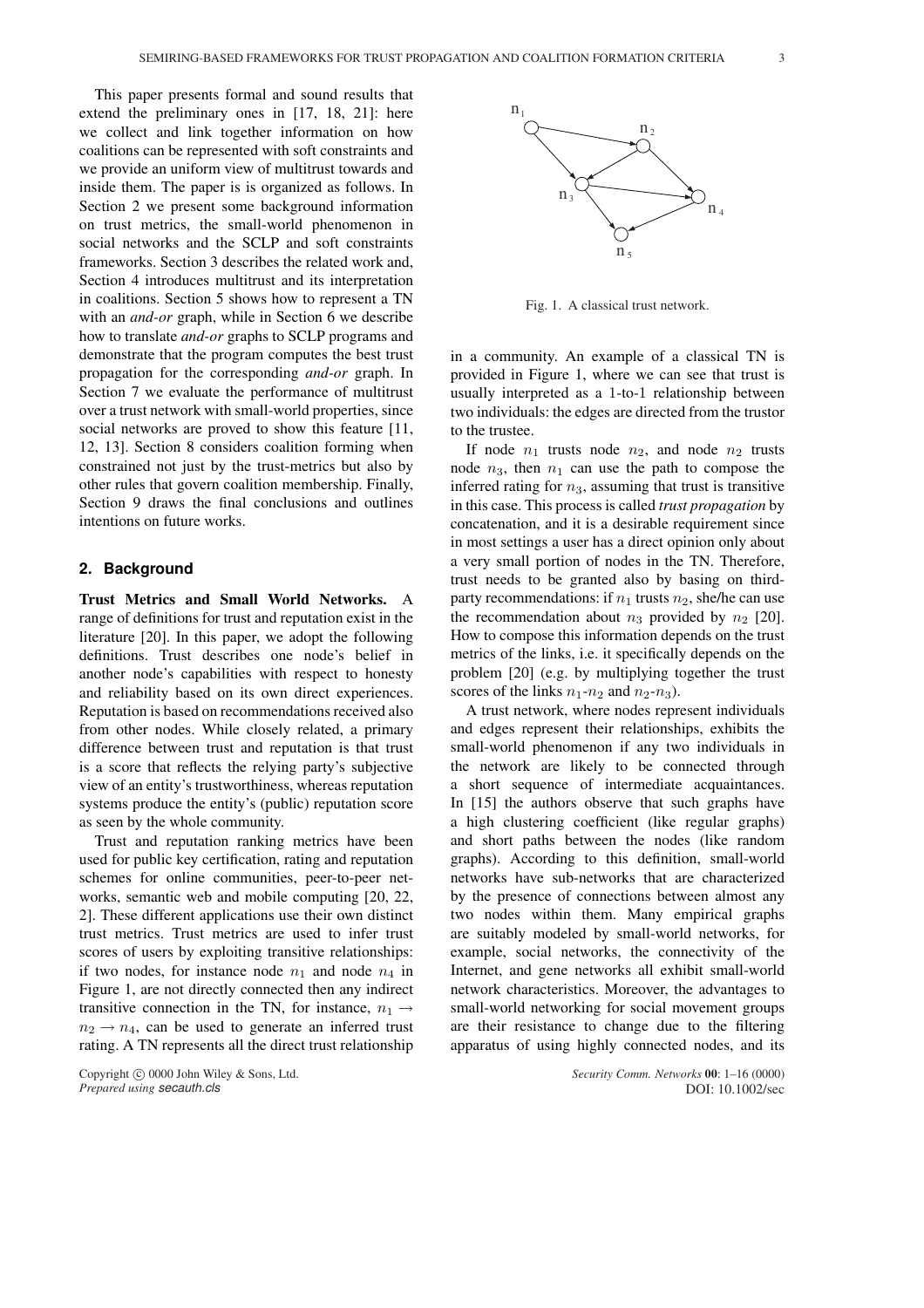better effectiveness in relaying information while keeping the number of links required to connect a network to a minimum [13].

These networks are divided in sub-communities (i.e., clusters) where few individuals, called the *pivots* [23], represent the bridges towards different groups. These connections are termed *weak ties* in the sociology literature [23], as opposed to *strong ties* that connect a vertex to others in its own sub-community. Weak ties are important because the individuals inside other communities will bring in greater value due to different knowledge and perspectives, while people in the same group would generally tend to have the same knowledge. An example of a small-world network is shown in Section 7.

Social networks have, in general, small-world characteristics [11, 12, 13], and give its relationship to trust, also trust networks exhibit small world characteristics [11, 12]. This has been demonstrated for *Pretty Good Privacy* (PGP) certificate networks [24] as a consequence of the self-organization of users, and in [11] which explores trust-based schemes from the perspective of small worlds. For this reason, in Section 7 we test our computational framework with small-world networks.

C-semirings and Soft Constraints. A csemiring  $[8, 6, 25]$  S (or simply semiring in the following) is a tuple  $\langle A, +, \times, \mathbf{0}, \mathbf{1} \rangle$  where A is a set with two special elements  $(0, 1 \in A)$  and with two binary operations  $+$  and  $\times$  that satisfy certain properties:  $+$  is defined over the elements in A and is commutative, associative, idempotent, it is closed and 0 is its unit element and 1 is its absorbing element;  $\times$  is closed, associative, commutative, distributes over  $+$ , 1 is its unit element, and 0 is its absorbing element (for the exhaustive definition, please refer to [8]). The + operation defines a partial order  $\leq_S$ over A such that  $a \leq_S b$  iff  $a + b = b$  [8, 6, 25]; we say that  $a \leq_S b$  if b represents a value *better* than a. A short survey on how this view of valuation structures (and the presented partial order definition) can be linked to different ones is presented in [26]. Other properties related to the two operations are that  $+$ and  $\times$  are monotone on  $\leq_S$ , 0 is its minimum and 1 its maximum,  $\langle A, \leq_S \rangle$  is a complete lattice and + is its lub. Finally, if  $\times$  is idempotent, then  $+$  distributes over  $\times$  and  $\langle A, \leq_S \rangle$  is a complete distributive lattice.

A *soft constraint* [8, 6] may be seen as a constraint where each instantiation of its variables has an associated preference. Given  $S = \langle A, +, \times, \mathbf{0}, \mathbf{1} \rangle$  and a set of variables  $V$  over a finite domain  $D$ , a soft constraint is a function which, given an assignment  $\eta: V \to D$  of the variables, returns a value of the semiring. Using this notation  $C = \eta \rightarrow A$  is the set of all possible constraints that can be built starting from  $S, D$  and  $V$ .

Any function in  $\mathcal C$  involves all the variables in  $V$ . but we require that it depends on the assignment of only a finite subset of them. Thus, for instance, a binary constraint  $c_{x,y}$  over variables x and y, is a function  $c_{x,y}: V \to D \to A$ , but it depends only on the assignment of variables  $\{x, y\} \subseteq V$  (the *support* of the constraint, or *scope*). Note that  $c\eta[v := d_1]$ means  $c\eta'$  where  $\eta'$  is  $\eta$  modified with the assignment  $v := d_1$ . Note also that c $\eta$  is the application of a constraint function  $c: V \to D \to A$  to a function  $\eta$ :  $V \rightarrow D$ ; what we obtain, is a semiring value  $c\eta = a$ .  $\overline{0}$  and  $\overline{1}$  respectively represent the constraint functions associating 0 and 1 to all assignments of domain values; in general, the  $\bar{a}$  function returns the semiring value a.

Given the set  $\mathcal{C}$ , the combination function  $\otimes$ :  $\mathcal{C} \times \mathcal{C} \to \mathcal{C}$  is defined as  $(c_1 \otimes c_2)\eta = c_1\eta \times c_2\eta$  (see also [8, 6]). Informally, performing the  $\otimes$  or between two constraints means building a new constraint whose support involves all the variables of the original ones, and which associates with each tuple of domain values for such variables a semiring element which is obtained by multiplying the elements associated by the original constraints to the appropriate sub-tuples. The partial order  $\leq_S$  over C can be easily extended among constraints by defining  $c_1 \sqsubseteq c_2 \iff c_1 \eta \leq$  $c_2\eta$ . Consider the set C and the partial order  $\sqsubseteq$ . Then an entailment relation  $\vdash \subseteq \wp(\mathcal{C}) \times \mathcal{C}$  is defined s.t. for each  $C \in \wp(\mathcal{C})$  and  $c \in \mathcal{C}$ , we have  $C \vdash c \iff$  $\bigotimes C \sqsubseteq c$  (see also [6]).

Given a constraint  $c \in \mathcal{C}$  and a variable  $v \in V$ , the *projection* [8, 6] of c over  $V - \{v\}$ , written  $c \Downarrow_{(V \setminus \{v\})}$ is the constraint c' s.t.  $c'\eta = \sum_{d \in D} c\eta[v := d]$ . Informally, projecting means eliminating some variables from the support.

A SCSP [6] defined as  $P = \langle C, con \rangle$  (C is the set of constraints and  $con \subseteq V$ , i.e. a subset the problem variables). The *best level of consistency* notion defined as  $blevel(P) = Sol(P) \Downarrow_{\emptyset}$ , where  $Sol(P) =$ defined as  $\omega e \nu e \nu_F = S \nu_F \nu_F$ , where  $S \nu_F = (\otimes C) \Downarrow_{con}$  [6]. A problem *P* is  $\alpha$ -consistent if blevel(P) =  $\alpha$  [6]; P is instead simply "consistent" iff there exists  $\alpha >_S 0$  such that P is  $\alpha$ -consistent [6]. P is inconsistent if it is not consistent.

Soft Constraint Logic Programming. The SCLP framework [6, 7, 27], is based on the notion of *c-semiring* introduced in [28, 8]. *Constraint Logic*

Copyright  $@$  0000 John Wiley & Sons, Ltd. *Prepared using secauth.cls*

*Security Comm. Networks* 00: 1–16 (0000) DOI: 10.1002/sec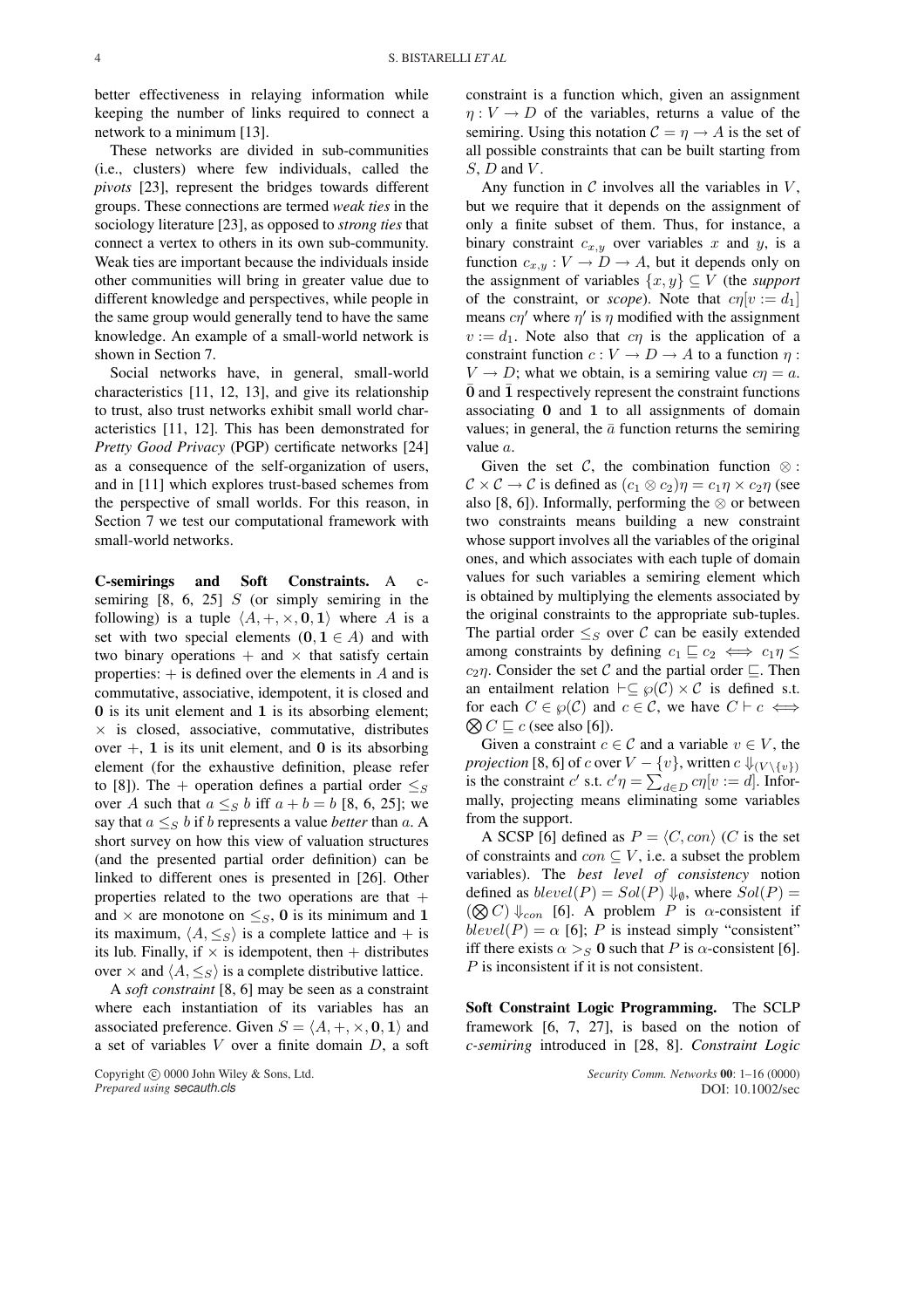|                     | $S(X)$ :- $p(X, Y)$ . |
|---------------------|-----------------------|
| $p(a,b) := q(a)$ .  |                       |
| $p(a, c) := r(a)$ . |                       |
| $q(a)$ :-t(a).      |                       |
| t (a)               | $: -2.$               |
| r(a)                | $: - 3.$              |

Table I. A simple example of an SCLP program.

*Programming* (CLP) [29] extends Logic Programming by replacing term equalities with constraints and unification with constraint solving. In classical Prolog, the program logic is expressed in terms of relations, and execution is triggered by running queries over these relations. Relations and queries are constructed using Prolog's single data type, the term. Relations are defined by clauses. Given a query, the Prolog engine attempts to find a resolution refutation of the negated query.

The SCLP framework extends the classical CLP formalism in order to be able to handle also SCSP [28, 8] problems. In passing from CLP to SCLP languages, we replace classical constraints with the more general SCSP constraints where we are able to assign a *level of preference* to each instantiated constraint (i.e. a ground atom). To do this, we also modify the notions of interpretation, model, model intersection, and others, since we have to take into account the semiring operations and not the usual CLP operations. The fact that we have to combine several refutation paths (a refutation is a finite derivation and the corresponding semiring value  $\alpha$  [6]) when we have a partial order among the elements of the semiring (instead of a total one), can be fruitfully used in the context of this paper when we have an graph/hypergraph problems with incomparable costs associated to the edges/connectors. In fact, in the case of a partial order, the solution of the problem of finding the best path/tree should consist of all those paths/trees whose cost is not "dominated" by others.

A simple example of a SCLP program over the semiring  $\langle \{N \cup \infty\}, min, +, +\infty, 0 \rangle$ , where N is the set of non-negative integers and  $D = \{a, b, c\},\$ is represented in Tab. I. The intuitive meaning of a semiring value like 3 associated to the atom  $r(a)$ (in Tab. I) is that  $r(a)$  costs 3 units. Thus the set N contains all possible costs, and the choice of the two operations  $min$  and  $+$  implies that we intend to minimize the sum of the costs. This gives us the possibility to select the atom instantiation which gives the minimum cost overall. Given a goal like  $s(x)$  to this program, the operational semantics collects both a substitution for x (in this case,  $x = a$ ) and also a semiring value (in this case, 2) which represents the minimum cost among the costs for all derivations for  $s(x)$ . To find one of these solutions, it starts from the goal and uses the clauses as usual in logic programming, except that at each step two items are accumulated and combined with the current state: a substitution and a semiring value (both provided by the used clause). The combination of these two items with what is contained in the current goal is done via the usual combination of substitutions (for the substitution part) and via the multiplicative operation of the semiring (for the semiring value part), which in this example is the arithmetic  $+$ . Thus, in the example of goal  $s(X)$ , we get two possible solutions, both with substitution  $X = a$  but with two different semiring values: 2 and 3. Then, the combination of such two solutions via the  $min$  operation give us the semiring value 2.

#### **3. Related Work**

PGP allows the user to assign four levels of trustworthiness to a public-key. These levels correspond to how much the user thinks the owner of that public-key can be trusted to be an "introducer" to another trustworthy public-key certificate. To compensate for the ambiguity of the proposed trust levels, PGP allows its users to tune PGP's "skepticism". This is done by adjusting two parameters, COMPLETES\_NEEDED and MARGINALS NEEDED. The former defines the number of completely trusted signatures required to make a certificate completely valid, and the latter defines the number of marginally trusted signatures to achieve the same outcome [30]. The formal framework presented in Section 5 can be used also to aggregate all these values together toward a given public-key in the graph, e.g. belonging to Alice, in order to be sure of the Alice/public-key association. In words, the best tree, which must be seen in the inverse order (i.e. the root represents the public-key we would like to trust), could maximize for example the number of marginally trusted signatures.

Our approach is different from the PGP marginal trust approach because, *i)* the idea of multitrust explicitly considers trees and trust toward a group of users (trees are not considered in PGP), and *ii)* we use semiring operators to combine the trust scores along the path/tree, while in PGP no idea of different metrics is considered. The multitrust approach is also more flexible than the recent extension of GNU PGP which

Copyright  $@$  0000 John Wiley & Sons, Ltd. *Prepared using secauth.cls*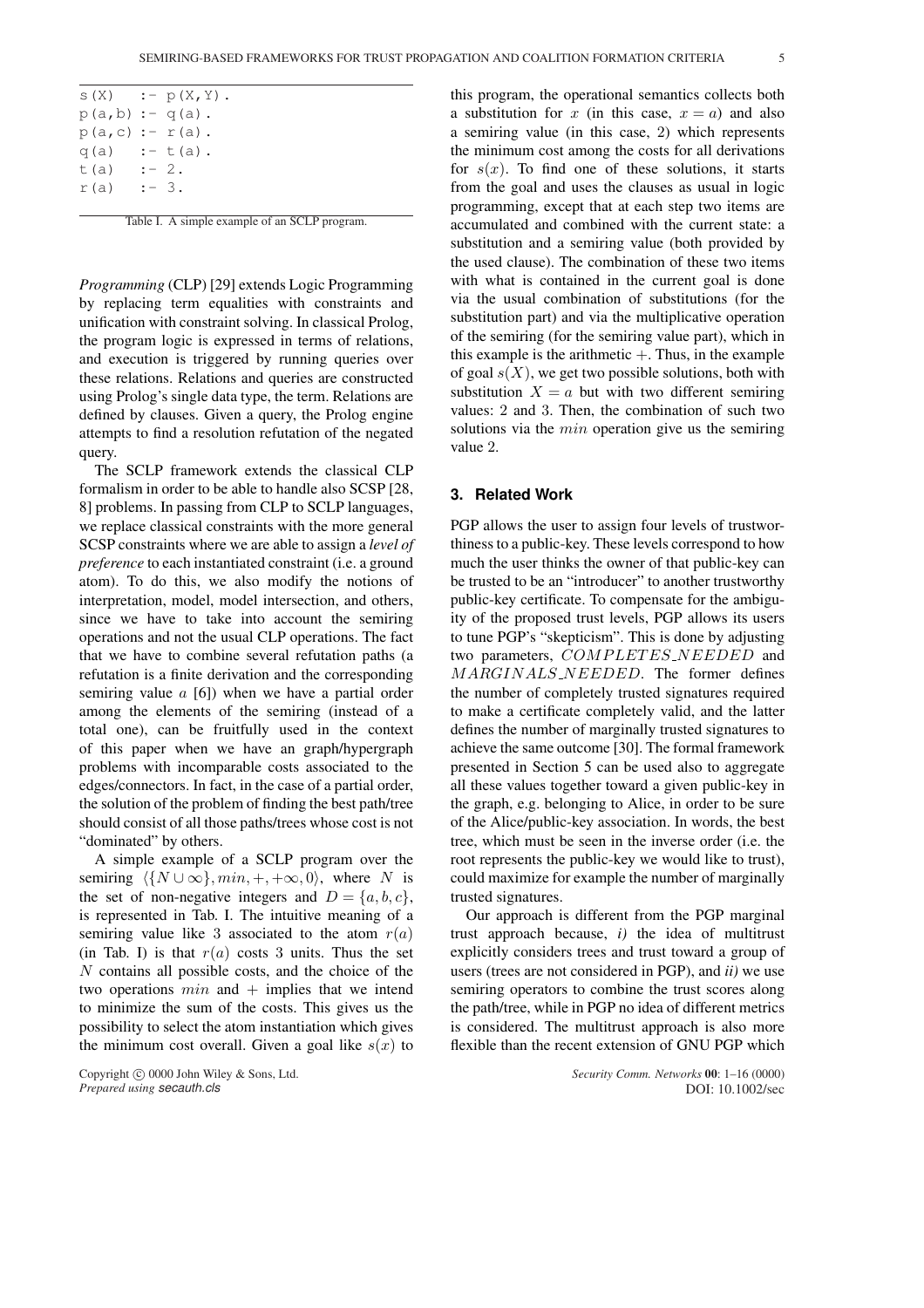allows trust values to be associated with certificates whereby trust-propagation corresponds to a twoterminal network reliability problem in a probabilistic (trust) graph.

Other approaches to trust propose the aggregation of multiple trust paths in order to have feedback from different individuals and to enforce the final evaluation [22, 2]. The main reason is to improve the attack-resistance of the metrics when an attacker wishes to introduce a false name-key binding. *Global* trust metric values [2] are assigned to an individual based upon complete trust graph information; many of these metrics borrow their ideas from the PageRank algorithm [2]. Essentially, in these metrics trust begins at the source node and "flows" to all the other nodes in the network. We can instead classify a trust metric as *local* if the values it computes are based on local estimates of trust in the graph. For example, the Rahman-Hailes metric computes the trust value of a path as a product of the trust values of edges on the path, and takes the average of all path values [31].

However, even if it is possible to compute this aggregation of paths within our framework, our goal is quite different and, has not to our knowledge been considered in literature. A multitrust connector represents a collaboration among the  $n$  trustees and, in some sense, a coalition of the reached entities. It represents the act of "simultaneously" trusting a collection of individuals, which behave in a coordinated way. The trust values associated with this hyperarc represents how well the collaboration works. Trust paths need not be independent of on another: the trust level of each and-connector is not given by summing up the levels of the edges, but using  $a \odot$  operator that explicitly calculates a weight for the connector.

A related and parallel study on the combination of trust values has been proposed in [32, 33]. In these works, we present a variant of the Datalog language (we call it Datalog<sup>W</sup>) to deal with weights on ground facts and to consequently compute a feedback result for the goal satisfaction. The weights are chosen from a proper c-semiring. In this context, our goal is to use this language as a semantic foundation for languages expressing trust relationships, as the *Rolebased Trust-management Markup Language* (RTML). The final trust score is obtained by aggregating the trust scores associated with the basic role definition. For example,  $StateU.highMarks \longrightarrow \langle Alice, 0.8 \rangle$ certifies that *Alice* has obtained a good number of high marks (since the value is 0.8) for the exams completed at the *StateU* university (the credential is issued by *StateU*). These papers consider the concept from the point of view of trust management languages and credentials, and, unlike this paper, do not consider trust propagation and coalition formation.

#### **4. Multitrust and Coalitions**

We introduce the concept of multitrust [4], which extends the usual trust relationship from pairs of individuals to one trustor and multiple trustees in a "correlated" way (e.g. time-correlated):

Definition 1 *Given a set of entities* E *in the considered trust domain, multitrust is defined as a relationship*  $R_{mt}$  *between a trustor*  $t \in E$  *and a set of trustees*  $T \subset E$ *, where*  $t \notin T$  *and*  $|T| \geq 1$ *.*  $R_{mt}$ *can be described in terms of time (e.g. at the same time), modalities (e.g. with the same behavior) or collaboration among the trustees in* T *w.r.t.* t*.*

For example if we consider time, the trustor could simultaneously trust multiple trustees, or, considering instead a modality example, the trustor could contact the trustees with the same communication device, e.g. by phone. Consequently, this trust relation  $R_{mt}$  is 1to- $n$ , unlike the 1-to-1 relationship in conventional trust systems [2]. One interpretation of multitrust is *team effectiveness* [34]. For example, suppose we have a decentralized community of open-source programmers and we want to know if a subset of them can be reliably assigned to a new project.

Multitrust can be used to represent trust within a coalition of entities. For example, by cooperating and sharing their respective expertise, a team of 3 programmers, could significantly enhance the quality of a software product than working as individuals on the project.Cooperating groups, have been thoroughly investigated in Artificial Intelligence and Game Theory and has proved to be a useful strategy in both real-world economic scenarios and multi-agent systems [16]. For instance, coalition formation can be seen as a co-operative game [16] determined by a set A of agents and a real-valued characteristic function assigning each coalition its maximum gain (the socalled coalition value, e.g. money). A solution is represented by a partition of the agents and an efficient payoff distribution: the payoff distribution assigns each agent its utility out of the value of the coalition it is member of in a given coalition structure. Stability conditions consider individually rational distributions, which are assigning each agent at least the gain it may get without collaborating within any coalition.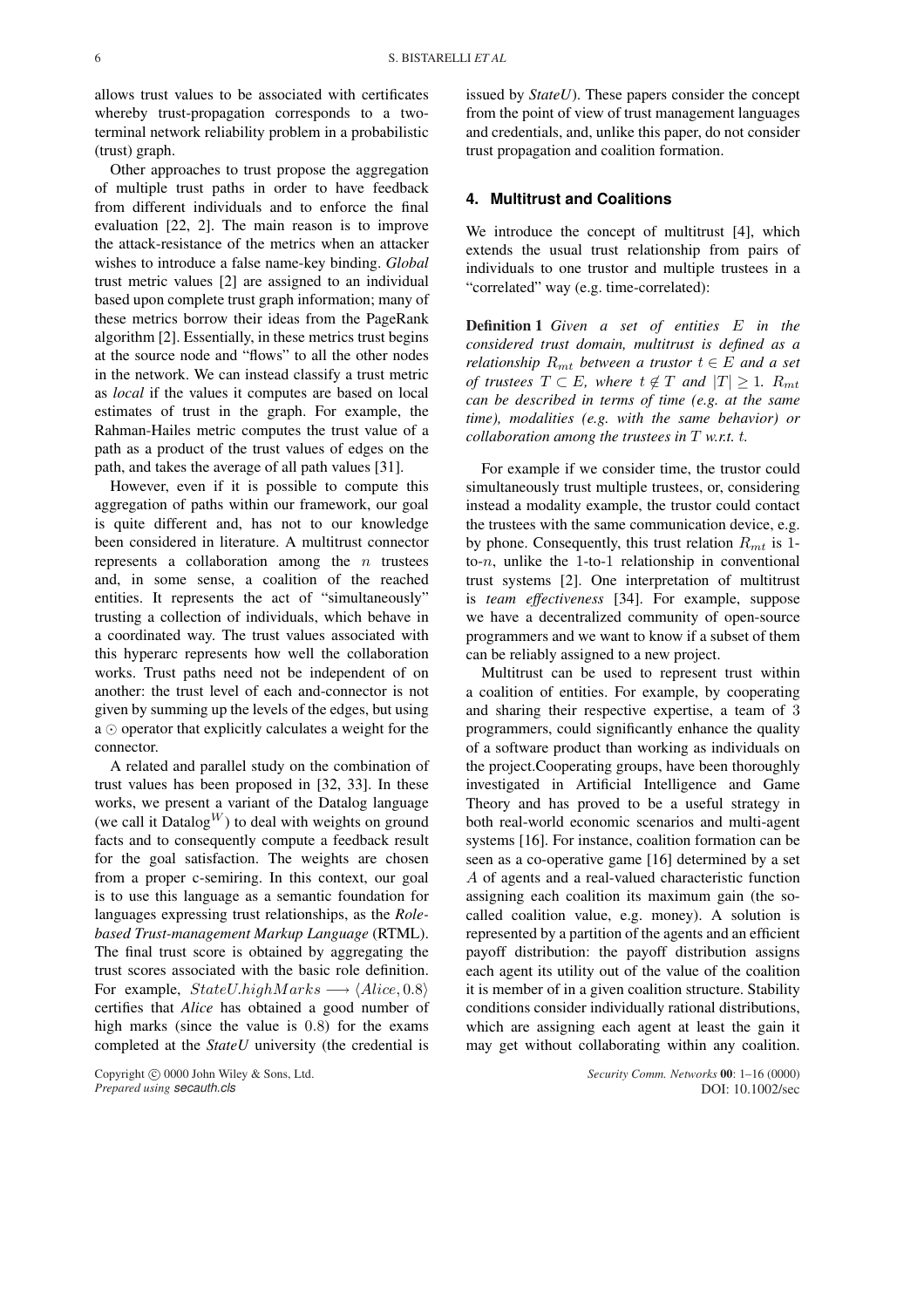Also AI can be used to partition autonomous agents by considering trust relationships [35, 36, 37].

Coalitions are generally considered to be taskdirected and short-lived, but last longer than team organization [16]. However, in some cases, coalitions may have a long lifetime created [35]. For the purposes of this paper, given a population of entities  $E$ , then the problem of coalition formation consists of selecting the appropriate partition of E,  $P = \{C_1, \ldots, C_n\}$  $(|P| = |E|$  if each entity forms a coalition on its own), s.t.  $\forall C_i \in P$ ,  $C_i \subseteq E$  and  $C_i \cap C_j = \emptyset$ , if  $i \neq j$ . P maximizes the utility (utility against costs) that each coalition can achieve in the environment. Therefore, agents group together because an utility can be gained by working in groups, but this growth is somewhat limited by the costs associated with forming and maintaining such a structure.

Notice that the multitrust problem is intrinsically different from the aggregation of disjoint trust paths examined in other works [38, 22]. Our goal is different, since with a 1-to- $n$  relationship we model a collaboration (in a coalition sense) among the  $n$ trustees, and not a mathematical aggregation (e.g. the average) of the trust values on the disjoint paths rooted in them. This characterizes the difference between multitrust and the conventional definition of trust in literature.

#### **5. From Trust Networks to** *and-or* **Graph**

An *and-or* graph [5] is defined as a special type of hypergraph. In particular, instead of arcs connecting pairs of nodes there are hyperarcs connecting an ntuple of nodes  $(n = 1, 2, 3, ...)$ . The arcs are called *connectors* and they must be considered as directed from their first node to all the other nodes in the ntuple. Formally an *and-or* graph is a pair  $G = (N, C)$ , where N is a set of *nodes* and C is a set of connectors defined as  $C \subseteq N \times \bigcup_{i=0}^{k} N^i$ .

When  $k > 1$  we have an *and* connector since it reaches multiple destinations at the same time; all the different connectors rooted in the same  $n_i$  node can be singly chosen, i.e. *or* connectors. Note that the definition allows 0-connectors, i.e. connectors with one input and no output node. In the following explanation we will also use the concept of *and* tree [5]: given an *and-or* graph G, an *and* tree H is a *solution tree of* G with start node  $n_r$ , if there is a function  $q$  mapping nodes of  $H$  into nodes of G such that: *i*) the root of H is mapped in  $n_r$ , and *ii*) if  $(n_{i_0}, n_{i_1}, \ldots, n_{i_k})$  is a connector of H, then  $(g(n_{i_0}), g(n_{i_1}), \ldots, \ldots, g(n_{i_k}))$  is a connector of  $G$ .

Informally, a solution tree of an *and-or* graph is analogous to a path of an ordinary graph: it can be obtained by selecting exactly one outgoing connector for each node. If all the chosen connectors are 1 connectors, then we obtain a plain path and not a tree.

In Figure 2 we represent a TN for multitrust as a weighted *and-or* graph: this graph can be built starting from the TN in Figure 1. Each of the individuals can be easily cast in a corresponding node of the *and-or* graph. In Figure 2 we represent our trustor as a black node (i.e.  $n_1$ ) and the target trustees as two concentric circles (i.e.  $n_4$  and  $n_5$ ). Nodes  $n_2$  and  $n_3$  can be used to propagate trust.

To model the trust relationship between two nodes we use 1-connectors, which correspond to usual TN arcs: the 1-connectors in Figure 2 are  $(n_1, n_2)$ ,  $(n_1, n_3)$ ,  $(n_2, n_3)$ ,  $(n_2, n_4)$ ,  $(n_3, n_4)$ ,  $(n_3, n_5)$ ,  $(n_4, n_5)$ . We note that the connectors are directed, and thus, for example the connector  $(n_4, n_5)$ means that the input node  $n_4$  trusts the individual represented by  $n_5$ . Moreover, since we are now dealing with multitrust, we need to represent the event of trusting more individuals at the same time. To attain this, in Figure 2 we can see the three 2 connectors  $(n_1, n_2, n_3)$ ,  $(n_2, n_3, n_4)$  and  $(n_3, n_4, n_5)$ : for example, the first of these hyperconnectors defines the possibility for  $n_1$  to trust both  $n_2$  and  $n_3$  in a correlated way. In Figure 2 we draw these  $n$ connectors (with  $n > 1$ ) as curved oriented arcs where the set of their output nodes corresponds to the output nodes of the 1-connectors traversed by the curved arc. Considering the ordering of the nodes in the tuple describing the connector, the input node is at the first position and the output nodes (when more than one) follow the orientation of the related arc in the graph (in Figure 2 this orientation is lexicographic). Notice that in the example we decided to use connectors with dimension at most equal to 2 (i.e. 2-connectors) for sake of simplicity. However it is possible to represent whatever cardinality of trust relationship, that is among a trustor and n trustees (i.e. with a  $n$ connector).

We represent the TN using a weighted *and-or* graph. However an algebraic framework is needed in order to model our preferences for the connectors for use during trust propagation. For the purpose of this paper we use (but are not limited to) a semiring structure based on trust and confidence attributes.

Each of the connectors in Figure 2 is labeled with a pair of values  $\langle t, c \rangle$ : the first component represents a trust value in the range  $[0, 1]$ , while the second component represents the accuracy of the trust value

Copyright  $@$  0000 John Wiley & Sons, Ltd. *Prepared using secauth.cls*

*Security Comm. Networks* 00: 1–16 (0000) DOI: 10.1002/sec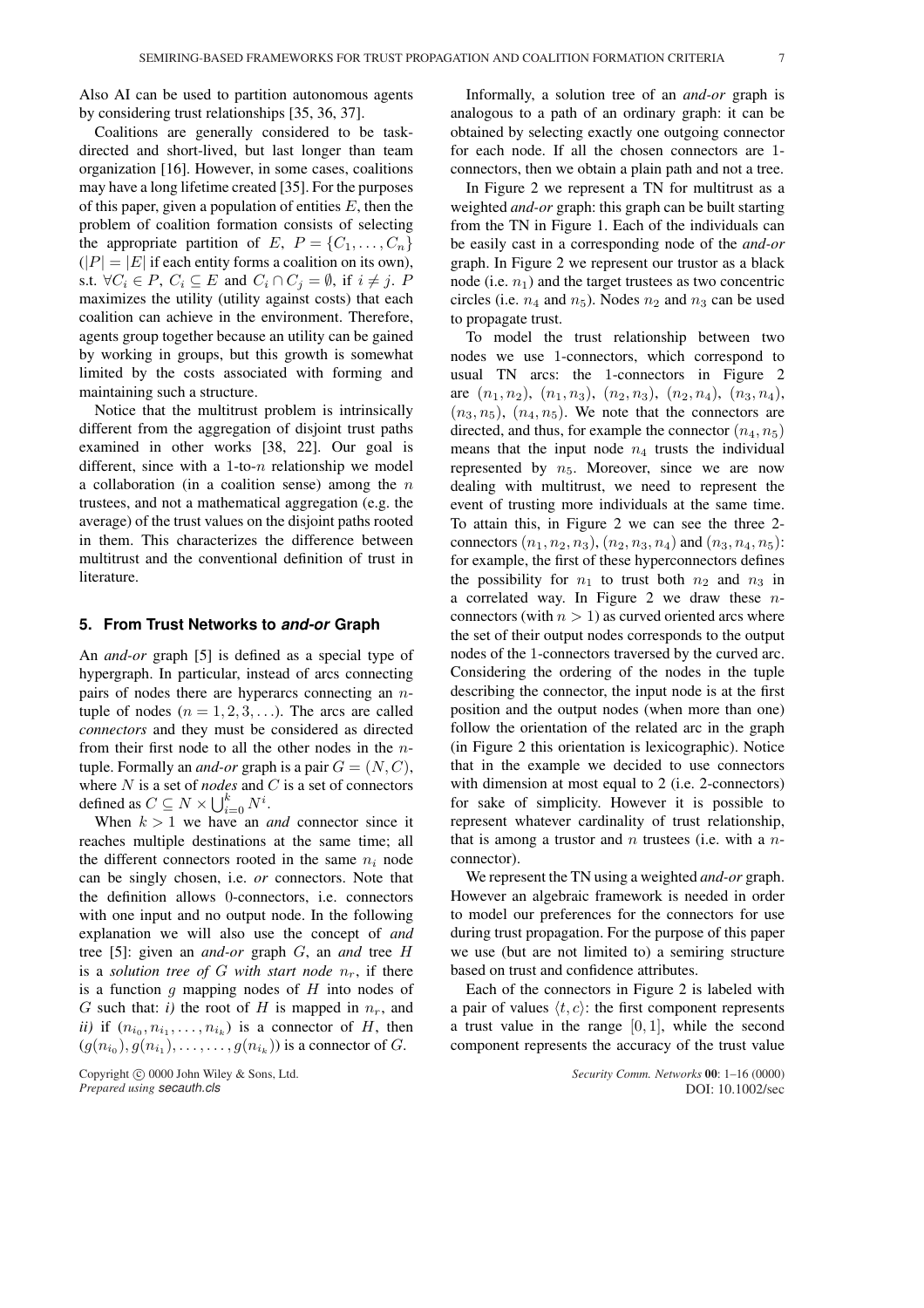

Fig. 2. An *and-or* graph representing multitrust: the weights on the connectors represent trust and confidence values (i.e.  $\langle t, c \rangle$ ).

assignment (i.e. a *confidence* value), and it is still in the range  $[0, 1]$ . This parameter can be assumed as a quality of the opinion represented instead by the trust value; for example, a high confidence could mean that the trustor has interacted with the target for a long time and then the correlated trust value is estimated with precision. A trust value close to 1 indicates that the output nodes of the connector have gained a good feedback in terms of their past performance and thus are more trustworthy, whereas a low trust value means the nodes showed relatively poor trustworthiness in the past and are rated with low score. In general, we could have trust expressed with a k-dimensional vector representing  $k$  different metrics; in this example we have 2dimensional vectors. This kind of trust/condfidence metric, that is the semiring we use to propagate trust in the network, corresponds to the *path semiring* [3]:  $S_{trust} = \langle \langle [0, 1], [0, 1] \rangle, +p, \times_p, \langle 0, 0 \rangle, \langle 1, 1 \rangle \rangle$ , where

$$
\langle t_i, c_i \rangle +_p \langle t_j, c_j \rangle = \begin{cases} \langle t_i, c_i \rangle & \text{if } c_i > c_j, \\ \langle t_j, c_j \rangle & \text{if } c_i < c_j, \\ \langle max(t_i, t_j), c_i \rangle & \text{if } c_i = c_j. \end{cases}
$$

$$
\langle t_i, c_i \rangle \times_p \langle t_j, c_j \rangle = \langle t_i t_j, c_i c_j \rangle
$$

Along the same path, the  $\times_p$  computes the scalar product of both trust and confidence values, and since the considered interval is  $[0, 1]$ , they both decrease when aggregated along a path. When paths are instead compared,  $+_p$  chooses the one with the highest confidence. If the two opinions have equal confidences but different trust values,  $+_p$  picks the one with the highest trust value<sup>†</sup>. In this way, the precision of the

†Notice that in the *path semiring*, the + operator defines a total order on the couples;  $\langle 0.3, 0.89 \rangle \leq_S \langle 0.3, 0.9 \rangle$  and  $\langle 0.31, 0.9 \rangle \leq_S \langle 0.3, 0.9 \rangle.$ 

Copyright  $@$  0000 John Wiley & Sons, Ltd. *Prepared using secauth.cls*

information is more important than the information itself. If the k-dimensional costs of the connectors are not elements of a totally ordered set (therefore, not in our trust/confidence example), it may be possible to obtain several Pareto-optimal solutions.

Different semirings can be used to model other trust metrics: for example, the *Fuzzy Semiring*  $\langle [0, 1], \max, \min, 0, 1 \rangle$  can be used if we decide that the score of a trust chain corresponds to the weakest of its links. Or we can select the *Weighted Semiring*, i.e.  $\langle \mathcal{R}^+, \min, +, \infty, 0 \rangle$ , to count negative referrals in reputation systems as in e-Bay [20]. Other works proposing trust metrics as semiring structures are [19, 39]. A metric that cannot be represented with semiring is, for example, the *arithmetic mean* of the trust values.

Collecting the trust values to assign to the labels of the connectors is beyond of the scope of this paper, but they can be described in terms of specificity/generality dimensions (if we relay on one or more aspects) and subjective/objective dimensions (respectively personal, as e-Bay, or formal criteria, as credit rating) [20]. In this section, for *n*-connectors with  $n > 2$ , we suppose objective ratings and, therefore, the use of a composition operation  $\circ$  which takes *n k*-dimensional trust metric vectors (e.g.  $tvalue_1, \ldots, tvalue_n$ ) as operands and returns the estimated trust value for the considered *n*-connector  $(tvalue_{nc})$ :  $\circ (tvalue_1, tvalue_2, \ldots, tvalue_n) \longrightarrow tvalue_{nc}.$ 

Notice that we can also suppose to have a different  $\circ_i$  operator for each entity i of the TN, in order to model different subjective ratings instead of a global objective rating as used in the example of this section. As already noted, the  $\circ$  operation is not necessarily an arithmetic "addition" of single trust values, but it must take into account also the "added value" (or "subtracted value") derived from the effect of combination of ratings. For example, the cost  $\langle 0.9, 0.93 \rangle$  of connector  $(n_3, n_4, n_5)$  in Figure 2 significantly benefits from simultaneously trusting  $n_4$  and  $n_5$ , since both the trust/confidence values of  $(n_3, n_4)$  and  $(n_3, n_5)$  are sensibly lower (i.e., respectively  $(0.8, 0.8)$  and  $(0.7, 0.88)$ . The reason could be that  $n_3$  has frequently observed fruitful collaboration between  $n_4$  and  $n_5$  reflecting the high confidence value. On the other hand,  $n_2$  does not consider  $n_3$  and  $n_4$  to be so "collaborative" since the trust label of  $(n_2, n_3, n_4)$ , i.e.  $\langle 0.8, 0.81 \rangle$ , is worse than the costs of  $(n_2, n_3)$  and  $(n_2, n_4)$  (i.e.  $\langle 0.9, 0.94 \rangle$ and  $(0.8, 0.88)$ . In the example in Figure 2 we use subjective ratings, and therefore the trust values for 2 connectors do not follow any specific ◦ function. Some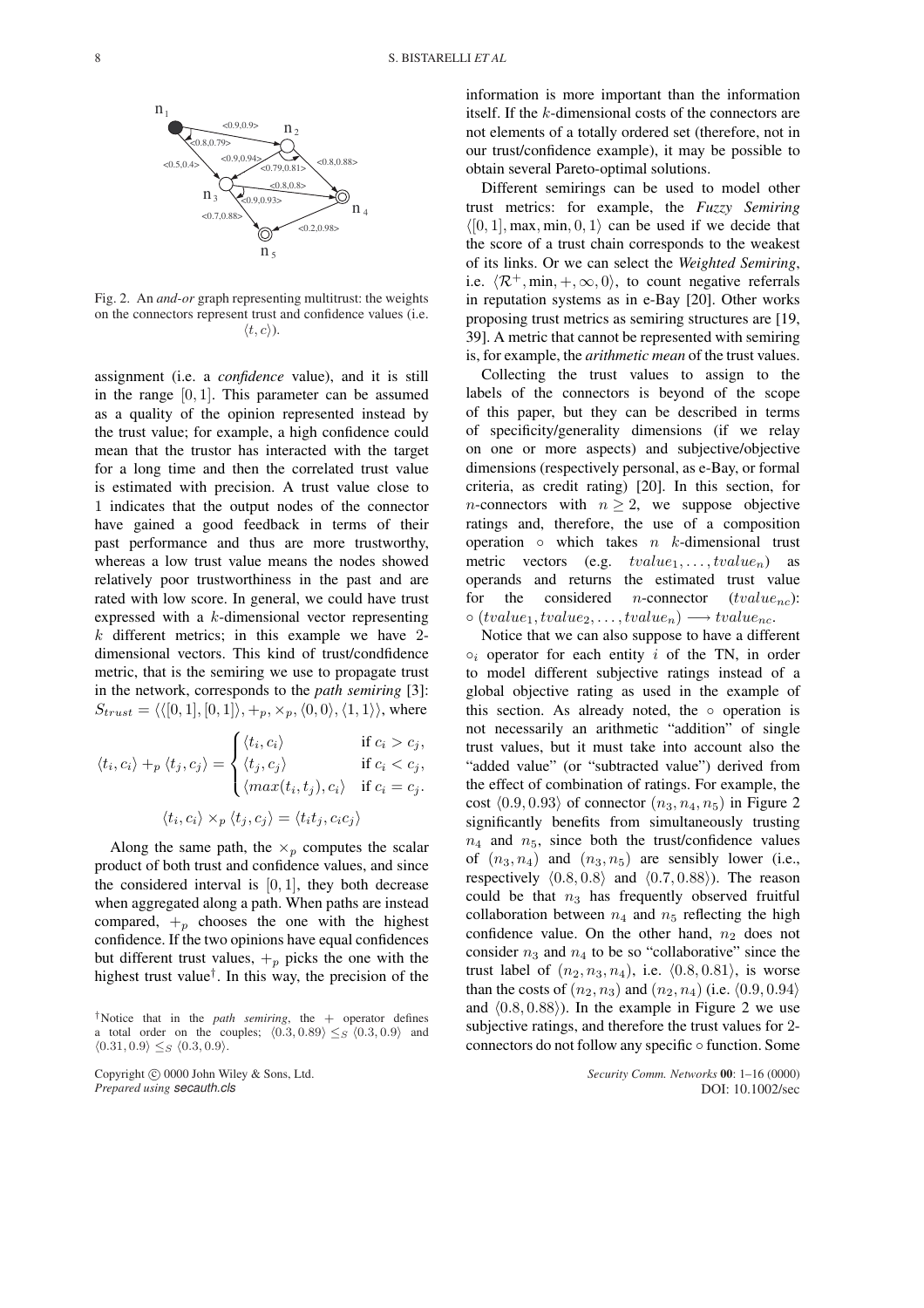examples of functions for computing an objective rating are instead shown in Section 8.

Notice that trust is sometimes computed by considering all the paths between two individuals and then by applying a function in order to find a single result [22] (e.g. the mean of the trust scores for all the paths). This could be accomplished by using the *expectation* semiring [40], where the  $+$ operation of the semiring is used to aggregate the trust values across paths, as proposed in [3]. In this paper, we decide to keep  $+$  as a "preference" operator for distinct paths (as proposed for classical SCLP, see Section 2) in order to choose the best one, since in Section 7.1 we suggest how to reduce the complexity of the framework by visiting less paths as possible. Thus, aggregating the trust values of the paths is not so meaningful when trying to reduce the number of visited paths at the same time.

Our intention in this paper is to leave the definition of the  $\circ$  function as more general as possible: its aim is to compute the trust for a coalition of trustees and it clearly depends on the criteria chosen to evaluate a coalition and the internal dynamics inside it. For example, if the trustor  $n_i$  is aware of the trust score between  $n_i$  and  $n_k$  (but in general this could not be possible), the cost of the 2-connector  $(n_i, n_k, n_j)$ could be computed with ◦ by using the costs of  $(n_i, n_k)$ ,  $(n_i, n_j)$  but also  $(n_k, n_j)$  and  $(n_j, n_k)$ . The method we instead adopt to compute trust, e.g. using only  $(n_i, n_k)$  and  $(n_i, n_j)$  as described before, can be autonomously computed by each single node/agent, since it only needs the trust evaluation of a trustor w.r.t. all his trustees; this can be useful in decentralized trust architectures. To provide more possible scenarios, the  $\circ$  function can be also expressed with a table having  $2^n$ rows (where  $n$  is the number of agents) reporting all the possible coalitions and a column which associates the trust score with the corresponding coalition. This method can be use with few agents and when the environment is closed and well-known (thus not for highly dynamic coalition formation [1]): the advantages are that the calculation can be faster (i.e. reading a valued from the table) or that it may not be a real computation, but an estimation: in this case we do not need to find a mathematical function (it could be a difficult task).

As a further possibility, the  $\circ$  function could be implemented by the same  $\times$  operator of the semiring used to propagate trust (or by a different semiring) in order to simplify the implementation of the framework. In this case the algebraic properties of the  $\circ$ , that is  $\times$ , are reported in Section 2. More complex ◦ function can be created, for example not taking values as input but portions of (or the entire) TN. Such functions can check also its topology, that is how much the subgraph representing the coalition is connected: a clique means a lot of already established relationships among its members, which can be an advantage. In literature there are different proposals for computing trust of coalitions, and therefore we prefer to not rigidly define the  $\circ$  function.

#### **6.** *And-or* **Graphs Using SCLP**

In this Section, we explain how to represent *andor* graphs with a program in SCLP. Our approach is motivated by two important features of this programming framework: *i)* SCLP is a declarative programming environment and, thus, is relatively easy to implement different problems; *ii)* the c-semiring structure is can be encoded to represent a variety of different trust metrics. For the purposes of illustration, we translate the *and-or* graph in Figure 2; by simply changing the facts in the program, it is possible to translate any other tree.

Using this framework, we can easily find the best trust propagation over the hypergraph built in Section 5. Our aim is to find the best path/tree simultaneously reaching all the desired trustees, which is only one of the possible choices when computing trust [22]. According to *multipath propagation*, when multiple propagation paths (in this case, trees) exist between  $A$  and  $C$  (in this case, several trustees at the same time), all their relative trust scores can be composed together in order to have a single result balanced with every opportunity. To attain multipath propagation we need to use the *expectation* semiring [40] as explained in Section 5.

In SCLP a clause such as  $c(n_i, [n_j, n_k])$ :-tvalue, means that the graph has connector from  $n_i$  to nodes  $n_j$  and  $n_k$  with *tvalue* cost. Other SCLP clauses can describe the structure of the path/tree we desire to search over the graph. Notice that possible cycles in the graph are automatically avoided by SCLP, since the  $\times$  of the semiring is a monotonic operation.

We use CIAO Prolog [10] as the system to solve the problem. CIAO Prolog has also a fuzzy extension, but it does not completely conform to the semantics of SCLP defined in [7] (due to interpolation in the interval of the fuzzy set). For this reason, we inserted the cost of the connector in the head of the clauses, unlike the SCLP clauses which have the cost in the body of the clause.

Copyright  $@$  0000 John Wiley & Sons, Ltd. *Prepared using secauth.cls*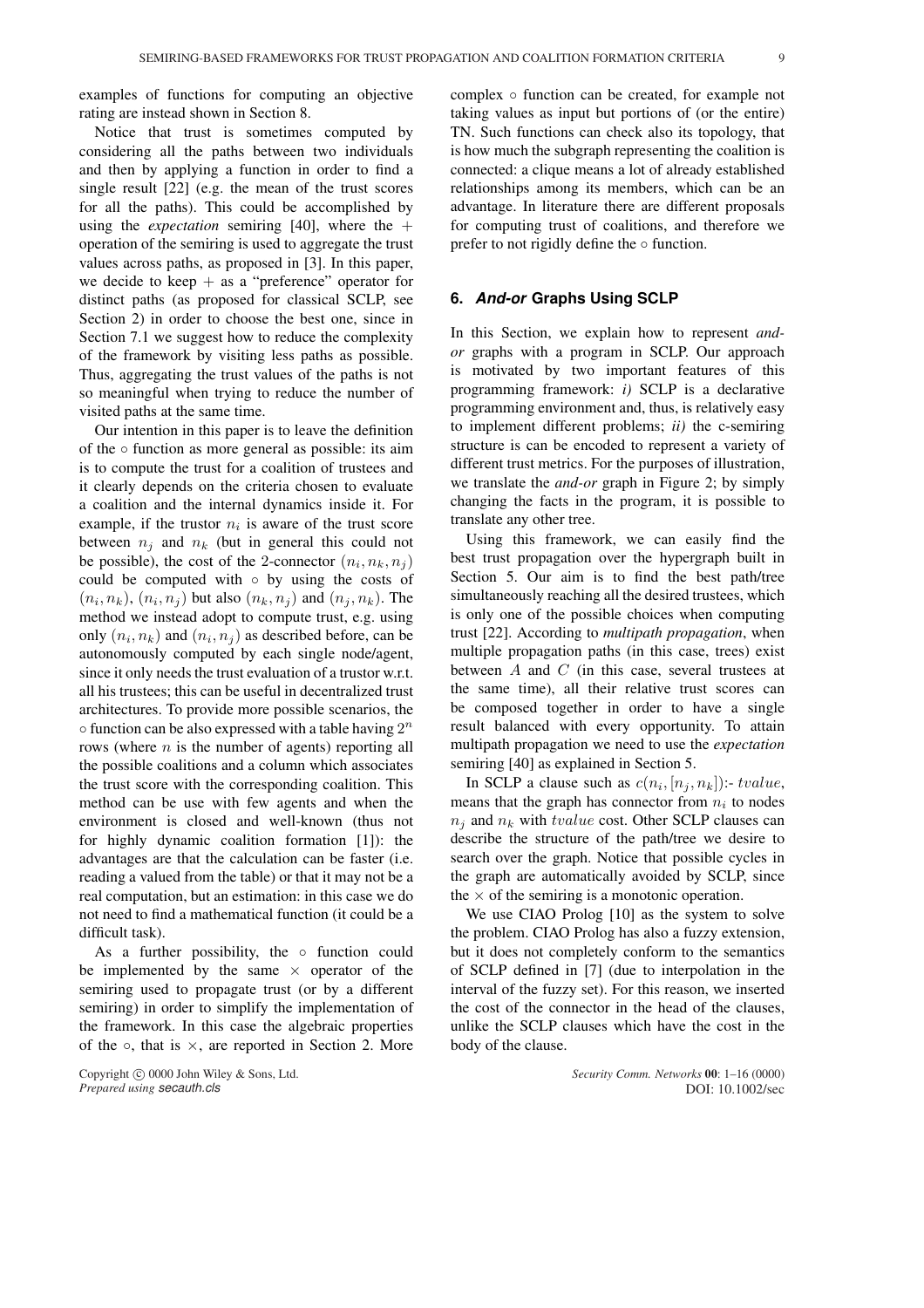

Table II. The CIAO program representing the *and-or* graph in Figure 2

From the *and-or* graph in Figure 2 we build the corresponding CIAO program of Tab. II as follows. First, we describe the connectors of the graph with facts such as:

connector(trustor, [trustees list],

 $[trust\_value, condifence\_value]$ 

The fact  $connector(n_1, [n_2, n_3], [0.8, 0.79])$  represents the connector of the graph  $(n_1, n_2, n_3)$  with a trust/confidence value of  $(0.8, 0.79)$  ( $n_i$  represents the name of the node). The set of connector facts is highlighted as *Connectors* in Tab. II, and represents all the trust relationships of the community. The *Leaves* facts of Tab. II represent the terminations for the Prolog rules. Their cost must not influence the final trust score, and then it is equal to the unit element of the  $\times$  operator of the  $S_{trust}$  semiring presented in Section 5, i.e.  $\langle 1, 1 \rangle$ . The *times* and *plus* clauses in Tab. II respectively mimic the  $\times$  and  $+$  operation of  $S_{trust} = \langle \langle [0, 1], [0, 1] \rangle, +p, \times_p, \langle 0, 0 \rangle, \langle 1, 1 \rangle \rangle$ explained in Section 5. The *trust* clause is used as the query to compute trust in the network: it collects all the results for the given source and destinations, and then finds the best trust/confidence couple by using the *plus* clauses.

Lastly, the rules 1-2-3-4 in Tab. II describe the structure of the relationships to be found over the social network: with these rules it is possible to find both 1-to-1 relationships (i.e. for classical trust propagation) or 1-to- $n$  relationships (i.e. for multitrust propagation, described in Section 2). *Rule 1* represents a relationship made of only one leaf node, *Rule 2* outlines a relationship made of a connector plus a list of sub-relationships with root nodes in the list of the destination nodes of the connector, *Rule 3* is the termination for *Rule 4*, and *Rule 4* is needed to manage the junction of the disjoint sub-relationships with roots in the list  $[X|Xs]$ . When we compose connectors and tree-shaped relationships (*Rule 2* and *Rule 4*), we use the *times* clause to compose their trust/confidence values together.

To solve the search over the *and-or* graph problem it is enough to perform a query in Prolog language: for example, if we want to compute the cost of the best relationship rooted at  $n_1$  (i.e.  $n_1$  is the starting trustor) and having as leaves the nodes representing the trustees (i.e.  $n_4$  and  $n_5$ ), we have to perform the query  $trust(n_1, [n_4, n_5], [T, C])$ , where T and C will be respectively instantiated with the trust and confidence values of the found relationship. The output for this query corresponds to the cost of the tree in Figure 3, i.e.  $(0.72, 0.78)$ . Otherwise, if we are interested in knowing the best trust relationship between one trustor (e.g.  $n_1$ ) and only one trustee

Copyright  $@$  0000 John Wiley & Sons, Ltd. *Prepared using secauth.cls*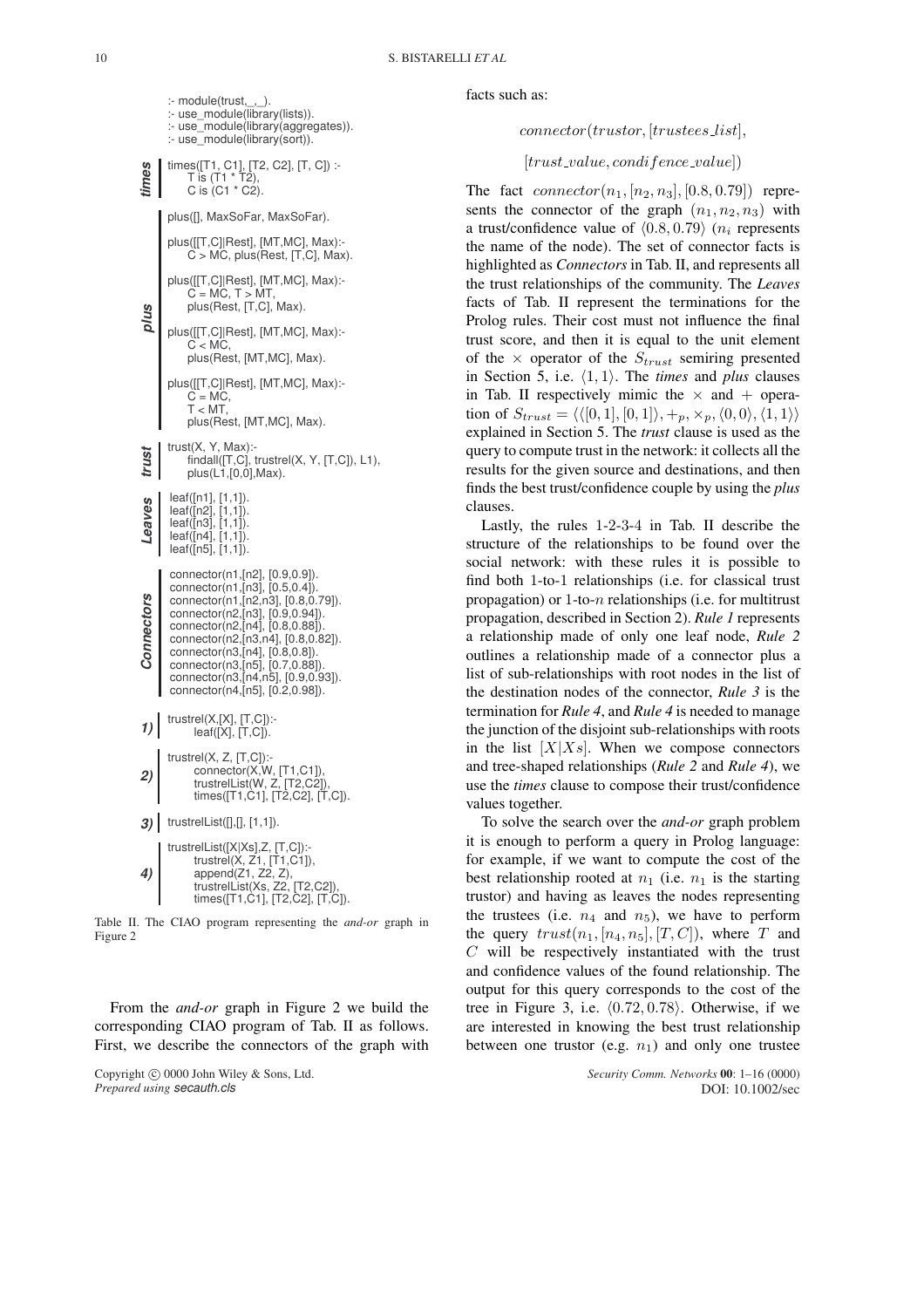

Fig. 3. The best trust relationship that can be found with the query  $trust(n_1, [n_4, n_5], [T, C])$  for the program in Tab. II.

(e.g.  $n_4$ ), as in classical trust propagation, we should perform the query  $trust(n_1, [n_4], [T, C])$ .

Notice that if the ratings of our trust relationships are objective (see Section 5) then it is possible to program the ◦ operator in CIAO Prolog. In this case the *n*-connectors with  $n > 1$  are constructed in the program by applying the ◦ operator on the relevant 1-connectors. In the program in Tab. II all the  $n$ connectors are, instead, directly expressed as facts, and not automatically built with clauses. In this sense, an extension to the program in Tab. II is provided in Tab. III: the connectors are created from the edges in a dynamic way and the computation of their cost is obtained by using the  $\circ$  function directly in the *Connector* clauses. In this case,  $\circ \equiv max$  for both the trust/confidence values. The *sort* predicate is used to reduce the number of the created connectors, i.e. only  $(n_1, n_2)$  and not also  $(n_2, n_1)$ .

## **7. An Implementation of the Model**

To develop and test a practical implementation of our model, we adopt the *Java Universal Network/Graph Framework* [14], a software library for the modeling, analysis, and visualization of data that can be represented as a graph or network. The *WattsBetaSmallWorldGenerator* included in the library is a graph generator that produces a random small world network using the beta-model as proposed in [41]. We use this small-world generator because social and trust networks usually show small-world properties [11, 12, 13]. The basic idea is to start with a one-dimensional ring lattice in which each vertex has k-neighbors and then randomly rewire the edges,

use\_module(library(sort)).



Table III. These clauses show how 1-to-1 relationships (i.e. the edges) can be composed with the  $\circ$  operator to form 1-to-n relationships (i.e. the connectors).

with probability  $\beta$ , in such a way that a small-world networks can be created for certain values of  $\beta$  and  $k$  that exhibit low characteristic path lengths and high clustering coefficient.

We generated the small-world network in Figure 4 (with undirected edges) and then we automatically produced the corresponding program in CIAO (considering the edges as directed), as in Section 6. The results reported in Figure 4 suggest the smallworld nature of our test network: a quite high clustering coefficient and a low average shortest path.

With respect to the program in Tab. II we added the  $Trust\_Hops < [2 \cdot Avg\_Shortest\_Path]$ constraint: in this case,  $Trust\_Hops < 9$ , which is also the diameter of the network (see Figure 4). This constraint limits the search space (the depth of possible found paths) and provides a good approximation at the same time: in small-world networks, the average distance between two nodes is logarithmic in the number of nodes [15], i.e. every two nodes are close to each other. Therefore, this constraint limits the number of found paths (by using

Copyright  $@$  0000 John Wiley & Sons, Ltd. *Prepared using secauth.cls*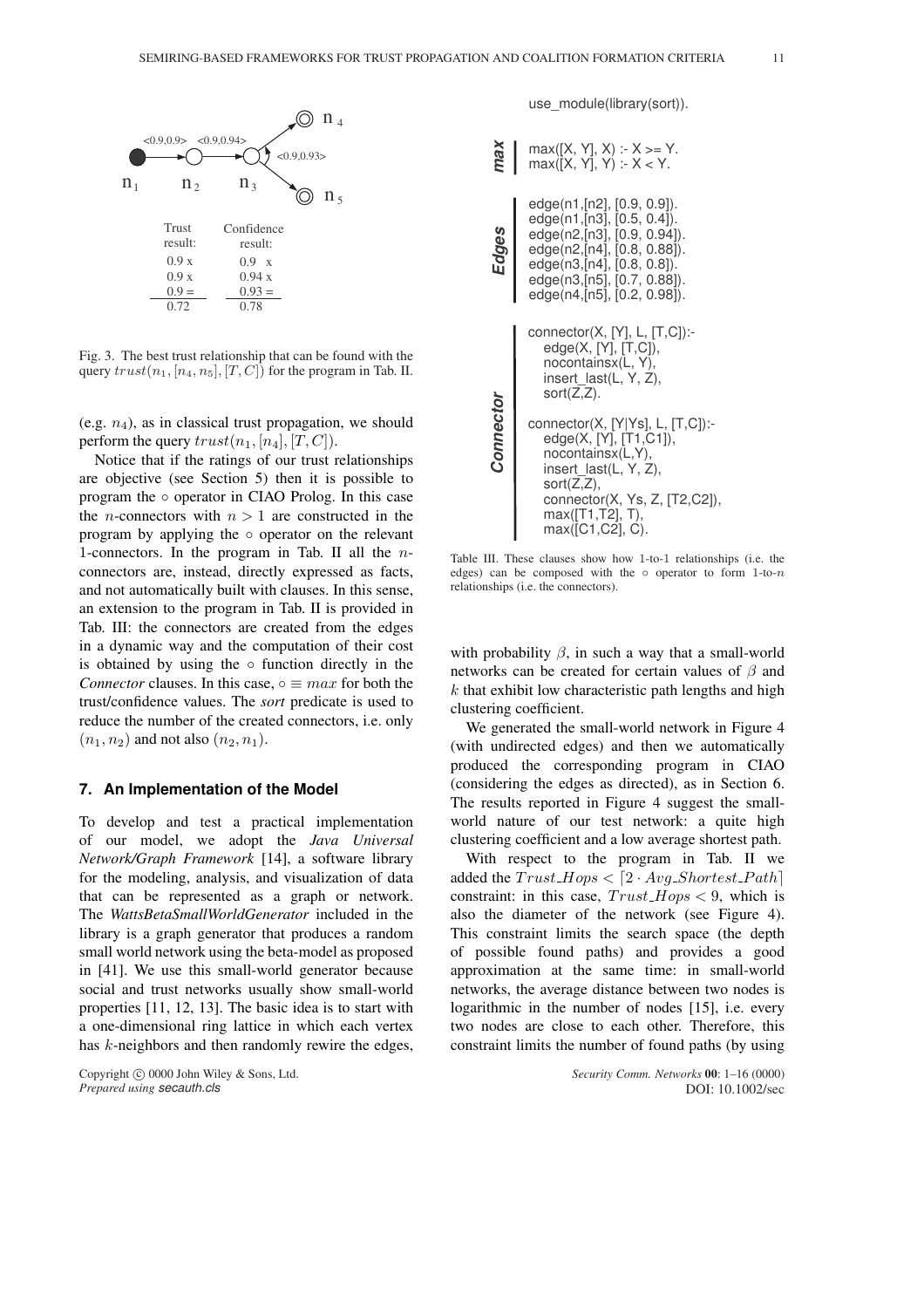

Fig. 4. The test small-world network generated with JUNG [14] and the corresponding statistics.

their depth), but however a large number of alternative routes fall within short distance from the source. Performance clearly benefit from this cut on the search space.

We performed 50 tests on the graph in Figure 4, and in every case the propagation between two nodes was computed within 5 minutes. Clearly, even if the results are promising and the small-world nature allows them to be repeated also on larger graph due to the logarithmic increase of average shortest path statistics, we need some improvements to further relax the  $Trust_Hops$  constraint. These improvements are suggested in Section 7.1.

#### 7.1. Complexity Considerations

The representation of TN given in Section 5 can lead to an exponential time solution because of the degree of the nodes: for each of the individuals, we have a connector towards each of the subsets of individuals in their social neighborhood, whose number is  $2^d$ , where  $d$  is the out-degree of the node. The complexity of the tree search can be reduced by using *Tabled Constraint Logic Programming* (TCLP), i.e. with *tabling* (or *memoing*) techniques. Tabling efficiency, w.r.t. nottabled queries is shown in [42]: the improvement strongly depends on the considered problem instance, for example the time is reduced by a factor 100 in [43]. The calls to *tabled* predicates are stored in a searchable structure together with their proven instances, and



Fig. 5. The small-world of sports.

subsequent identical calls can use the stored answers without repeating the computation: a partial solution is already present in a table.

The work in [44] explains how to port *Constraint Handling Rules* (CHR) to XSB (acronym of *eXtended Stony Brook*), and in particular its focus is on technical issues related to the integration of CHR with tabled resolution. CHR is a high-level natural formalism to specify constraint solvers and propagation algorithm. At present time, from the XSB system it is possible to load a CHR package and to use its solving functionalities combined with tabling. SCSPs have already been successfully implemented in the CHR system [45].

The procedure of finding such a goal table for each single sub-community is much less time consuming than finding it for a whole not-partitioned social network. For this reason we can take advantage from the highly clustered nature of small-worlds. In Figure 5 it is represented the community of people practising sports; the community is clustered into three sub-groups: Football, Basketball and Rugby. The individuals that represent the bridges among these groups are people practising two different sports, and are called *pivots*; their very important relationships are instead called *weak ties* (as we explained in Section 2), and can be used to widen the knowledge from a subgroup towards the rest of the small-world. If *Alice* (a pivot in the Basketball cluster) wants to retrieve a trust score about *Bob* (a pivot in the Football cluster), she could ask to *Charlie* and *Charlie* to *Dave* (pivots in the Rugby cluster). Therefore, the pivots should store a "tabled vision" of their community to improve the performances for intra-community relationships.

Copyright © 0000 John Wiley & Sons, Ltd. *Prepared using secauth.cls*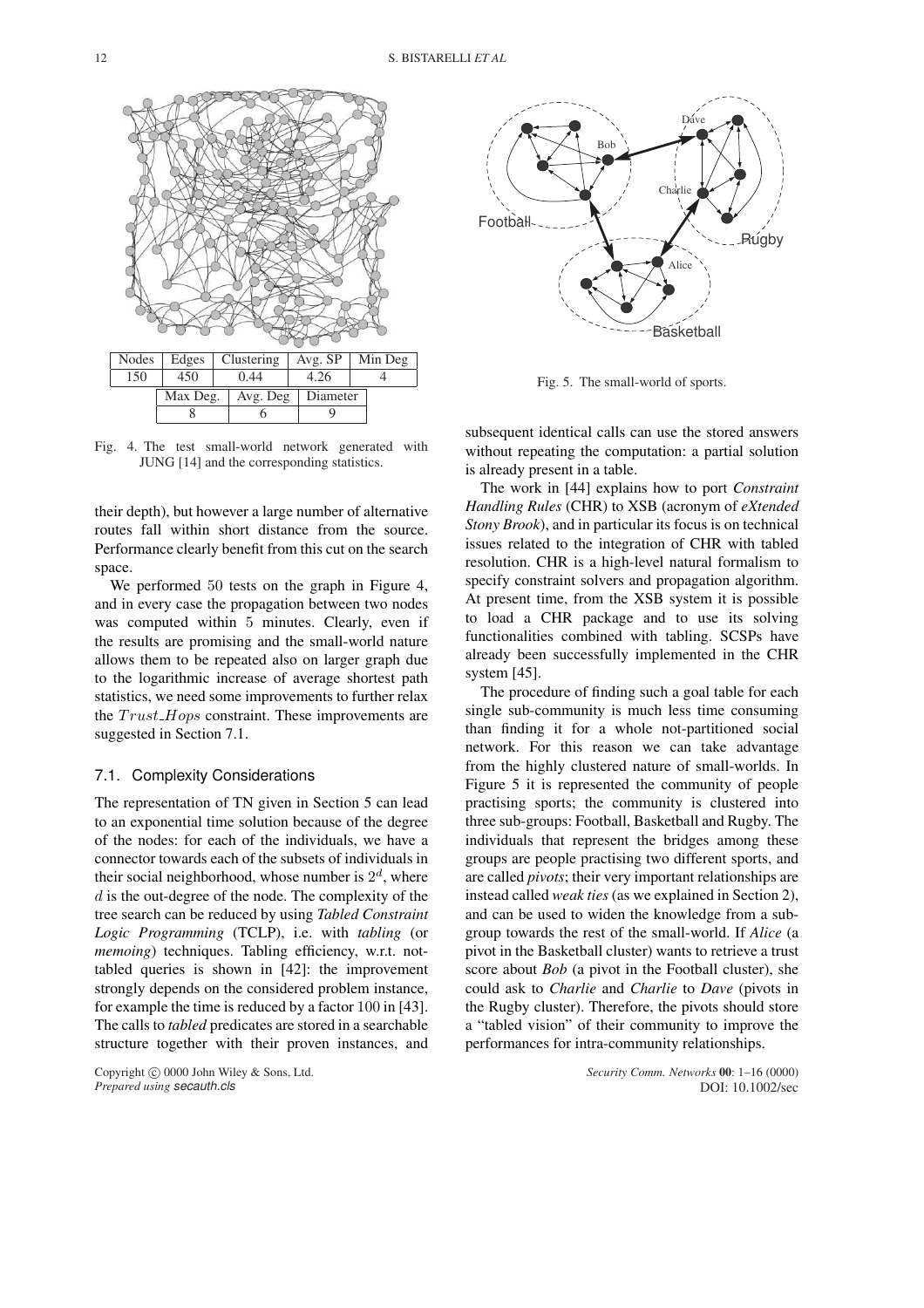

 $r_1 \equiv \bigcirc (t \ (x_4, x_1), \ t \ (x_4, x_2), \ t(x_4, x_3)) \gt o(t \ (x_4, x_5), \ t \ (x_4, x_6), \ t(x_4, x_7)) \equiv \ r_2$ 

Fig. 6. A graphical intuition of two blocking coalitions.

Therefore, our idea is to solve the problem for each distinct medium-size cluster of elements, and then to compose the results by benefiting from the clustered nature of social networks, in order to solve the problem over wider network.

## **8. Using Soft Constraints to Represent Different Coalition Formation Criteria**

In this Section we consider the partitioning of the set of entities into different coalitions, whereby a single entity can appear in only one coalition at time. With multitrust, even the trust score of a coalition is related to the view of the evaluating trustor entity, while in this Section the score is objective. Notice that in both these frameworks, the trust score of a coalition is obtained with the  $\circ$  operator (see Section 5 and Def. 2).

Cooperation involves a degree of risk arising from the uncertainties of interacting with autonomous selfinterested agents. Trust [20] describes node's belief in another node's capabilities, honesty and reliability based on its own direct experiences. Trust metrics have been already adopted to perceive this risk, for example, by estimating how likely other agents are to fulfill their cooperative commitments [35, 36]. Since trust is usually associated with a specific scope [20], we suppose that this scope concerns the task that the coalition must face after its formation; for example, in electronic marketplaces the agents in the same coalition agree with a specific discount for each transaction executed [36, 37]. Clearly, an entity can also trust itself in achieving the task, and can form a singleton coalition.

In the individually-oriented approach an agent prefers to be in the same coalition with the agent

with whom it has the best relationship [36]. In the socially-oriented approach the agent, instead, prefers the coalition in which it has most summative trust [36]. Alternatively, in this Section we model different optimization criteria based on different semirings (see Section 2). To do so, in Def. 2 we formalize how to compute the trustworthiness of a whole coalition:

Definition 2 *Given a coalition* C *of agents defined by the set*  $\{x_1, \ldots, x_n\}$  *and a trust function t defined on ordered couples (i.e.*  $t(x_i, x_j)$  *is the trust score that*  $x_i$  *has collected on*  $x_j$ *), the trustworthiness of* C *(i.e.*  $T(C)$ *)* is defined as the composition (i.e.  $\circ$ ) of the 1-to-1 *trust relationships, i.e.*  $\forall x_i, x_j \in C$ .  $\circ t(x_i, x_j)$ *(notice that* i *can be equal to* j*, modeling the trust in itself). Therefore, the multitrust (see Section 4) score among all the elements inside a coalition is computed to define its trustworthiness.*

The ∘ function has already been defined in Section 5; it models the composition of the 1-to-1 trust relationships. For the sake of simplicity, in this paper we consider objective ratings [20] in order to easily represent and compute trust with a mathematical operator: therefore, we use a  $\circ$  function common to every node in the graph, i.e. a single operator. For instance, some practical instantiations of the  $\circ$ function can be the *arithmetic mean* or the *max* operator (as in Tab. III):  $\forall x_i, x_j \in C$ .  $avg t(x_i, x_j)$ or  $\forall x_i, x_j \in C$ . max  $t(x_i, x_j)$ . Notice that, differently from previous sections, we now consider more than one coalition at once as the result of the partition, and thus we need to compute a trust score internal to each coalition. This is accomplished by using the ◦ function. With respect to Section 5, this step simply consists in aggregating all the 1-to-1 hyperarcs internal to the same coalition with the same ○ operator (where n is the number of other elements in the coalition). Therefore, it represents the aggregation of the costs of all the individuals in the coalition, that is the multitrust score w.r.t. each entity inside it.

As described in Section 5, changing the semiring structure allows different trust-propagation/trust metrics [17, 19] to be constructed. Organization of principals into optimal coalitions can be based on different principals, such as minimizing a general cost of the aggregation or maximizing "consistency" evaluation of the included entities, i.e. how much their interests are alike. In order to represent more complex interactions among the entities and the coalitions, we propose also a mandatory stability condition that is able to model a local requirement of an entity, w.r.t.

Copyright  $@$  0000 John Wiley & Sons, Ltd. *Prepared using secauth.cls*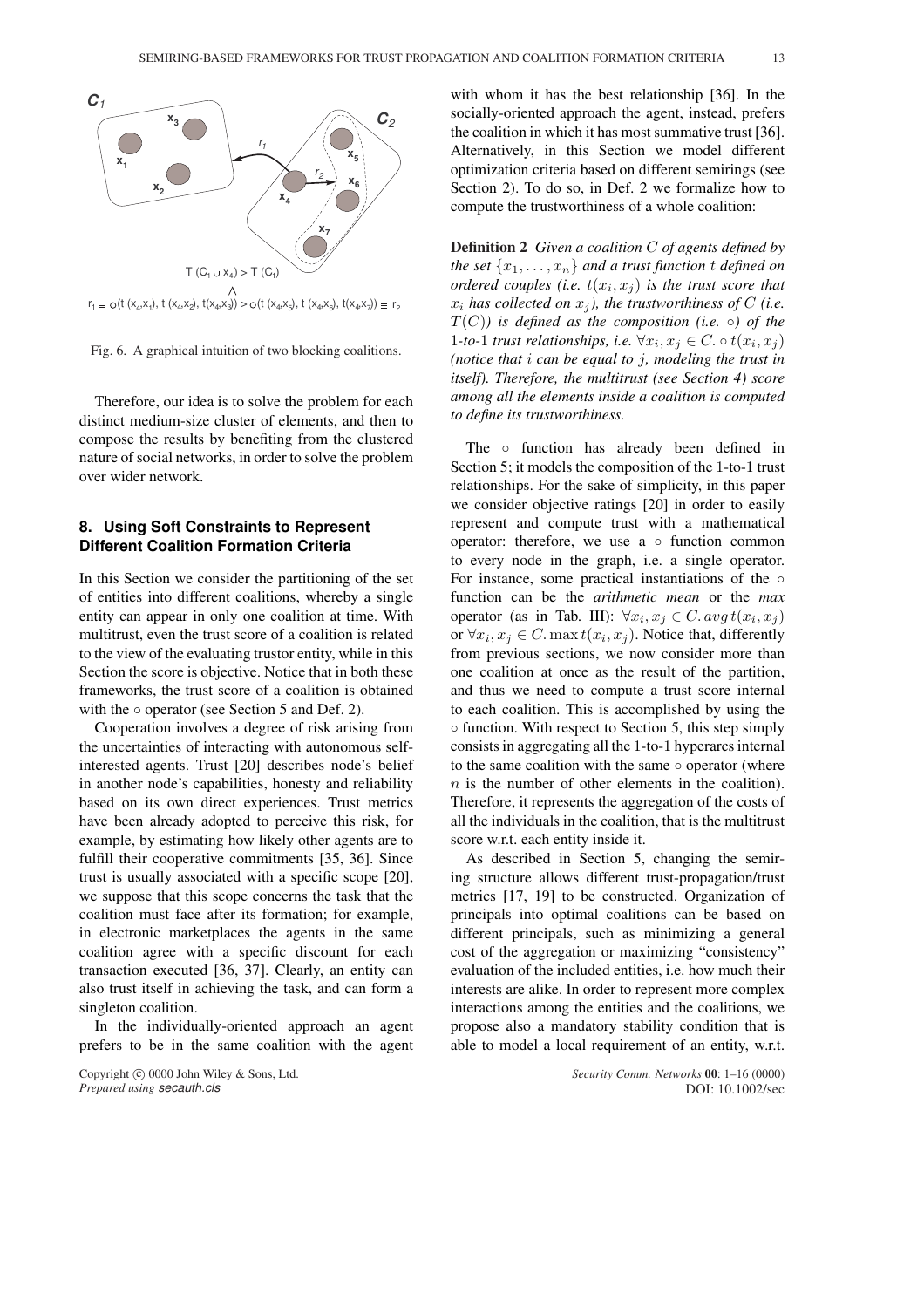to the global optimization considering all the formed coalitions. In this paper, this condition is inspired by the stability condition of classical *Stable Marriage* problem [21, 46], but other conditions can be designed and cast in the framework by using different soft constraints. *Blocking* coalitions are defined in Def. 3:

**Definition 3** *Two coalitions*  $C_u$  *and*  $C_v$  *are defined as* blocking *if, an individual*  $x_k \in C_v$  *exists such that,*  $\forall x_i \in C_u, x_j \in C_v$  with  $j \neq k$ ,  $\circ_{x_i \in C_u} t(x_k, x_i)$  $\circ_{x_j \in C_v} t(x_k, x_j)$  *and*  $T(C_u \cup x_k) > T(C_u)$  *at the same time.*

A set  $\{C_1, C_2, \ldots, C_n\}$  of coalitions is *stable*, i.e. is a valid solution, if no blocking coalitions exist in the partitioning of the agents. An example of two blocking coalitions is sketched in Figure 6: if  $x_4$  prefers the coalition  $C_1$  (i.e. relationship  $r_1$  in Figure 6) to the elements in its coalitions  $C_2$  (i.e.  $r_2$ ) in Figure 6), i.e.  $\circ (t(x_4, x_1), t(x_4, x_2), t(x_4, x_3)) >$  $o(t(x_4, x_5), t(x_4, x_6), t(x_4, x_7))$ , and  $C_1$  increases its trust value by having  $x_4$  inside itself, i.e.  $T(C_1 \cup$  $x_4$ ) >  $T(C_1)$ , then  $C_1$  and  $C_2$  are two blocking coalitions and the partitioning  $\{C_1, C_2\}$  is not stable and thus, it is not a feasible solution of our problem.

We therefore require the stability condition to be satisfied, but at the same time we want also to optimize the trustworthiness of the partitioning given by aggregating together all the trustworthiness scores of the obtained coalitions.

The results of this Section can be applied also to model the formation and the consequent behaviour of the other organizational paradigms, e.g. *Holoarchies*, *Federations* or *Teams* [16]. To do so, we need to represent the different grouping relationships among the entities with soft constraints.

### 8.1. A Formalization of the Problem

In this Section we define the soft constraints needed to represent the coalition-extension problem. We adopt the *Fuzzy* semiring  $\langle [0, 1], \max, \min, 0, 1 \rangle$  in order to maximize the minimum trustworthiness of all the obtained coalitions (as proposed also in [17, 18]). The following definition takes the general  $\circ$  operator (presented in Section 5 and Section 8) as one of its parameters: it can be considered in some sense as a "lower level" operator with respect to the other two semiring operators (i.e.  $+$  and  $\times$ ).

The variables V of this SCSP (see Section 2) problem are represented by the maximum number of possible coalitions:  $\{co_1, co_2, \ldots, co_n\}$  if we have to partition a set  $\{x_1, x_2, \ldots, x_n\}$  of *n* elements. The

domain  $D$  for each of the variables is the powerset of the element identifiers, i.e.  $\mathcal{P}{1, 2, ..., n}$ ; for instance, if  $\eta(c_0) = \{1, 3, 5\}$  it means the the coalition  $co_1$  groups the elements  $x_1, x_2, x_5$  together  $(n: V \rightarrow D$  is the variable assignment function shown in Section 2). Clearly,  $\eta(c_{i}) = \emptyset$  if the framework finds less than  $n$  coalitions.

- 1. *Trust* constraints. As an example from this class of constraint, the soft constraint  $c_t(c_{i} =$  $\{1,3,5\}$  = a quantifies the trustworthiness of the coalition formed by  $\{x_1, x_3, x_5\}$  into the semiring value represented by a. According to Def. 2, this value is obtained by using the ◦ operator and composing all the 1-to-1 trust relationships inside the coalition. In this way we can find the best set of coalitions according to the semiring operators.
- 2. *Partition* constraints. This set of constraints is used to enforce that an element belongs only to one single coalition. For this goal we can use a binary crisp constraint between any two coalition, as  $c_p(co_i, co_j) = \mathbf{0}$  if  $\eta(co_i) \cap \eta(co_j) \neq$  $\emptyset$ , and  $c_p(co_i, co_j) = 1$  otherwise (with  $i \neq$  $j$ ). Moreover, we need to add one crisp constraint more, in order to check that all the elements are assigned to one coalition at least:  $c_p(co_1, co_2, \ldots, co_n) = \mathbf{0}$  if  $|\eta(co_1) \cup \eta(co_2) \cup$  $\cdots \cup \eta(c\overline{o_n}) \neq n$ , and  $c_p(c\overline{o_1}, c\overline{o_2}, \ldots, c\overline{o_n}) =$ **1** if  $|\eta(co_1) \cup \eta(co_2) \cup \cdots \cup \eta(co_n)| = n$ .
- 3. *Stability* constraints. These crisp constraints model the stability condition as proposed in Def. 3. We have several ternary constraints for this goal:  $c_s(co_v, co_u, x_k) = \mathbf{0}$  if  $k \in \eta(co_v)$ (i.e.  $x_k$  belongs to the  $co_v$  coalition),  $\circ_{i \in \eta(c_{o_i})} t(x_k, x_i) > \circ_{j \in \eta(c_{o_i})} t(x_k, x_j)$ and  $c_t(\eta(c\circ u) \cup k) > c_t(c\circ u)$ . Otherwise,  $c_s(c_{o_v}, c_{o_u}, x_k) = 1.$

The above constraints provide one example of how formation constraints can be imposed on coalitions; many other formation constraints are possible so long as they can be encoded as constraints within our model. For example, the Partition constraints in 2 above could be weakened to support Chinese Wall style partitioning. In this case, a coalition is a group of market analysts working together for some company. Market analysts can be assigned to a number of different coalitions so long as it does not violate the conflict of interest partition constraint. Assuming that the company is also an individual (the trustor) in the coalition, then we'd like to maximize the trust (with the analysts) within each coalition.

Copyright  $\odot$  0000 John Wiley & Sons, Ltd. *Prepared using secauth.cls*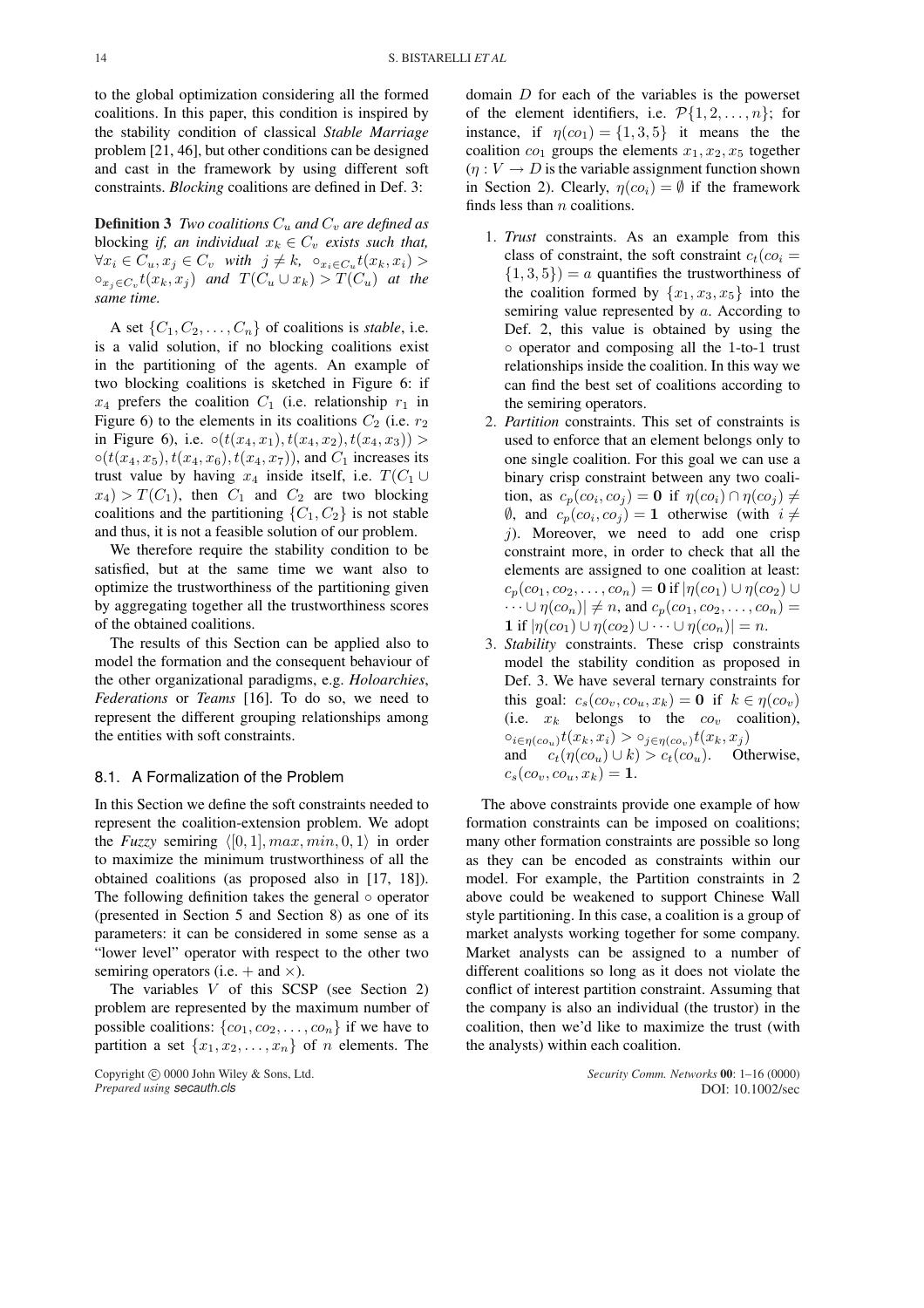#### **9. Conclusions and Future Work**

## We have defined the concept of multitrust and provided a method to represent and solve the trust propagation problem using a combination of *andor* graphs and SCLP programming. Our framework

allows different trust metrics to be encoded as a semiring; in this paper we used trust and confidence, providing an estimation of the trust observation. We believe that multitrust can be used in many real-world cases: trusting a group of individuals at the same time can lead to different conclusions with respect to simply aggregating together the trust values of the single individuals in the group.

A small-world interpretation of the trust model has been evaluated, whereby all the individuals are reachable within few hops. Exploiting the small-world properties show that the framework can be effectively used with small/medium networks containing a few hundreds of nodes.

Different coalition formation criteria based on distinct trust metrics were presented. These criteria can be enriched with particular stability conditions that represent the local requirements of the entities (w.r.t. the global optimization of coalitions). The model proposed in Section 8, is inspired by the stability condition of classical *Stable Marriage* problem [21, 46]. This framework and the one based on multitrust represent two possible ways to use semiring-based frameworks to expressively organize entities into coalitions by using trust scores.

Future work on improving the performance of multitrust evaluation includes the use of memoization/tabling techniques, to filter out redundant computations and the use of *branch and bound* techniques to prune the non promising partial solutions. Some preliminary results obtained with *ECLiPSe* [47] and its branch and bound pruning confirm this observation.

A further goal for future research is to find a structure able to aggregate distinct trust paths in a single trust value, i.e. to compute *multipath* propagation (e.g. an average cost of the independent paths). A solution could be represented by the expectation semiring [40], which is however somehow in contrast with pruning algorithms. In addition, we would like to introduce the notion of "distrust" in the model and to propagate it by using the inverse of the semiring  $\times$  operator [26]. At last, we would like to study operators similar to those proposed by in [48], in order to embed them in our semiring-based framework.

### **References**

- 1. Klusch M, Gerber A. Dynamic coalition formation among rational agents. *IEEE Intelligent Systems* 2002; 17:42–47, doi: http://doi.ieeecomputersociety.org/10.1109/MIS.2002.1005630.
- 2. Ziegler CN, Lausen G. Propagation models for trust and distrust in social networks. *Information Systems Frontiers* 2005; 7(4-5):337–358, doi:http://dx.doi.org/10.1007/s10796- 005-4807-3.
- 3. Theodorakopoulos G, Baras JS. Trust evaluation in ad-hoc networks. *WiSe '04: Workshop on Wireless security*, ACM, 2004; 1–10, doi:http://doi.acm.org/10.1145/1023646.1023648.
- 4. Bistarelli S, Santini F. Propagating multitrust within trust networks. *SAC*, Wainwright RL, Haddad H (eds.), ACM, 2008; 1990–1994.
- 5. Martelli A, Montanari U. Optimizing decision trees through heuristically guided search. *Commun. ACM* 1978; 21(12):1025–1039, doi: http://doi.acm.org/10.1145/359657.359664.
- 6. Bistarelli S. *Semirings for Soft Constraint Solving and Programming*, *LNCS*, vol. 2962. Springer, 2004.
- 7. Bistarelli S, Montanari U, Rossi F. Semiring-based constraint logic programming. *Proc. IJCAI97*, Morgan Kaufman, 1997; 352–357.
- 8. Bistarelli S, Montanari U, Rossi F. Semiring-based constraint solving and optimization. *Journal of the ACM* 1997;  $44(2):201-236.$
- 9. Bistarelli S, Montanari U, Rossi F, Santini F. Modelling multicast QoS routing by using best-tree search in and-or graphs and soft constraint logic programming. *Electr. Notes Theor. Comput. Sci.* 2007; 190(3):111–127.
- 10. Bueno F, Cabeza D, Carro M, Hermenegildo M, López-García P, Puebla G. The CIAO prolog system: reference manual. *Technical Report CLIP3/97.1*, School of Computer Science, Technical University of Madrid (UPM) 1997.
- 11. Gray E, Seigneur JM, Chen Y, Jensen CD. Trust propagation in small worlds. *iTrust*, Springer-Verlag, 2003; 239–254.
- 12. Venkatraman M, Yu B, Singh MP. Trust and reputation management in a small-world network. *In Proceedings of Fourth International Conference on MultiAgent Systems*, 2000; 449–450.
- 13. Buchanan M. *Nexus: Small Worlds and the Groundbreaking Theory of Networks*. W. W. Norton & Co., Inc.: New York, NY, USA, 2003.
- 14. O'Madadhain J, Fisher D, White S, Boey Y. The JUNG (Java Universal Network/Graph) framework. *Technical Report*, UC Irvine 2003.
- 15. Watts DJ, Strogatz SH. Collective dynamics of small-world networks. *Nature* 1998; 393:440, doi:10.1038/30918.
- 16. Horling B, Lesser V. A survey of multi-agent organizational paradigms. *Knowl. Eng. Rev.* 2004; 19(4):281–316, doi: http://dx.doi.org/10.1017/S0269888905000317.
- 17. Bistarelli S, Santini F. Propagating multitrust within trust networks. *SAC '08: Proceedings of the 2008 ACM symposium on Applied computing*, ACM: New York, NY, USA, 2008; 1990– 1994, doi:http://doi.acm.org/10.1145/1363686.1364170.
- 18. Bistarelli S, Santini F. SCLP for trust propagation in smallworld networks. *CSCLP*, *Lecture Notes in Computer Science*, vol. 5129, Fages F, Rossi F, Soliman S (eds.), Springer, 2007; 32–46.
- 19. Theodorakopoulos G, Baras JS. Trust evaluation in ad-hoc networks. *WiSe '04: Proceedings of the 3rd ACM workshop on Wireless security*, ACM: New York, NY, USA, 2004; 1–10, doi:http://doi.acm.org/10.1145/1023646.1023648.
- 20. Jøsang A, Ismail R, Boyd C. A survey of trust and reputation systems for online service provision. *Decis.* Support Syst. 2007; **43**(2):618–644, http://dx.doi.org/10.1016/j.dss.2005.05.019.